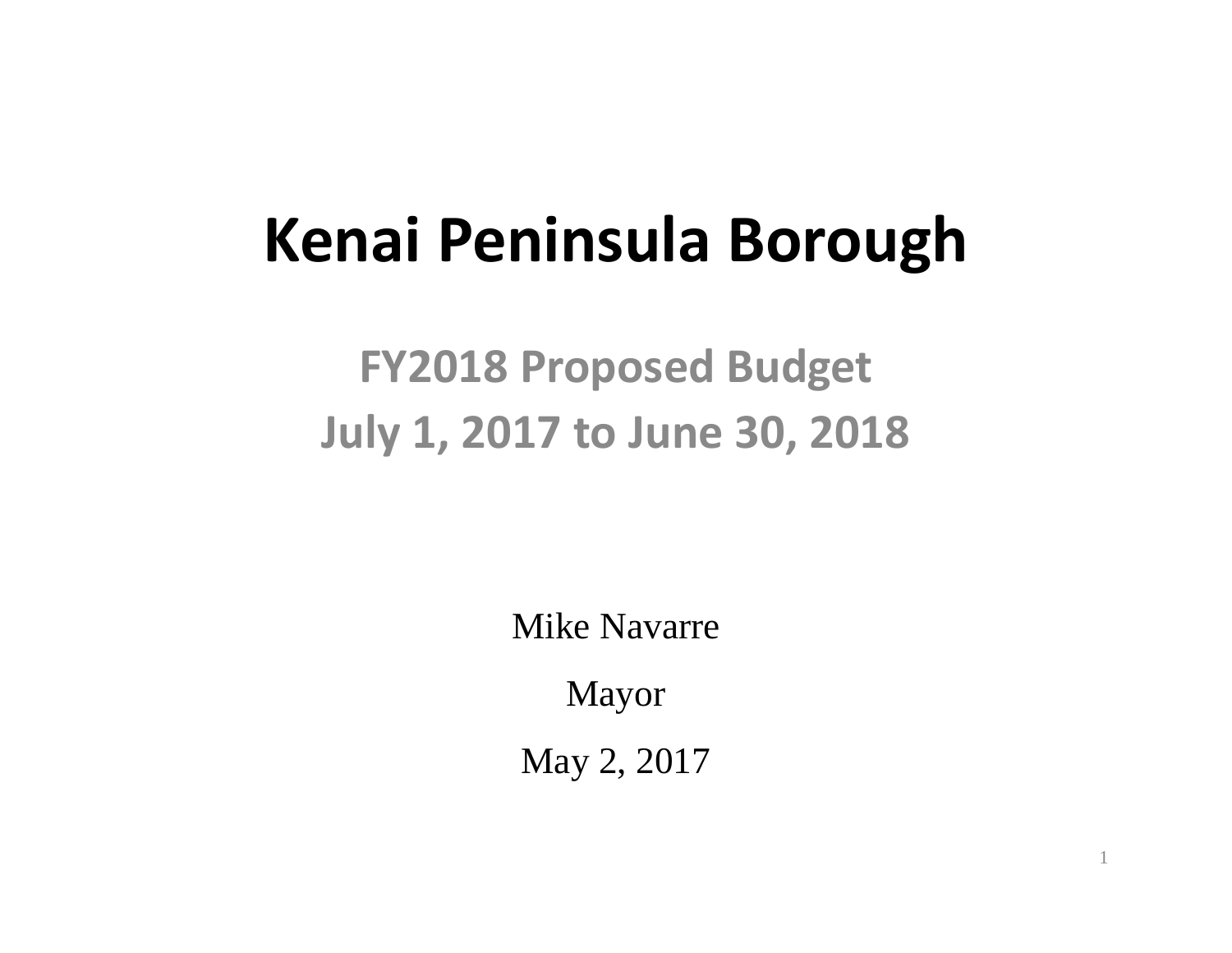## Borough Powers

| <b>Mandatory</b>                      | <b>Acquired areawide</b>           | <b>Acquired Service</b><br><b>Area</b>             | <b>Acquired non-</b><br>areawide                       |
|---------------------------------------|------------------------------------|----------------------------------------------------|--------------------------------------------------------|
| <b>Public schools</b>                 | Solid waste<br>(ord)               | <b>Emergency services</b><br>(ele)                 | Tourism promotion<br>(ord)                             |
| Assessment and<br>collection of taxes | Postsecondary<br>funding<br>(ele)  | Road maintenance<br>and improvements<br>(ele)      | Port & harbor (ele)                                    |
| Planning, platting,<br>land use       | Senior citizen<br>funding<br>(ele) | Hospital (ele)                                     | Special assessment<br>district for USAD<br>(ele & ord) |
|                                       | E911 call taking<br>(ord)          | Recreation (ele)                                   | <b>Rural development</b><br>(ord)                      |
|                                       | Transportation (ord)               | Senior citizen<br>services<br>(ele)                | Economic<br>development (ord)                          |
| Ord-ordinance<br>Ele-election         |                                    | Flood protection,<br>planning, mitigation<br>(ele) |                                                        |
|                                       |                                    |                                                    |                                                        |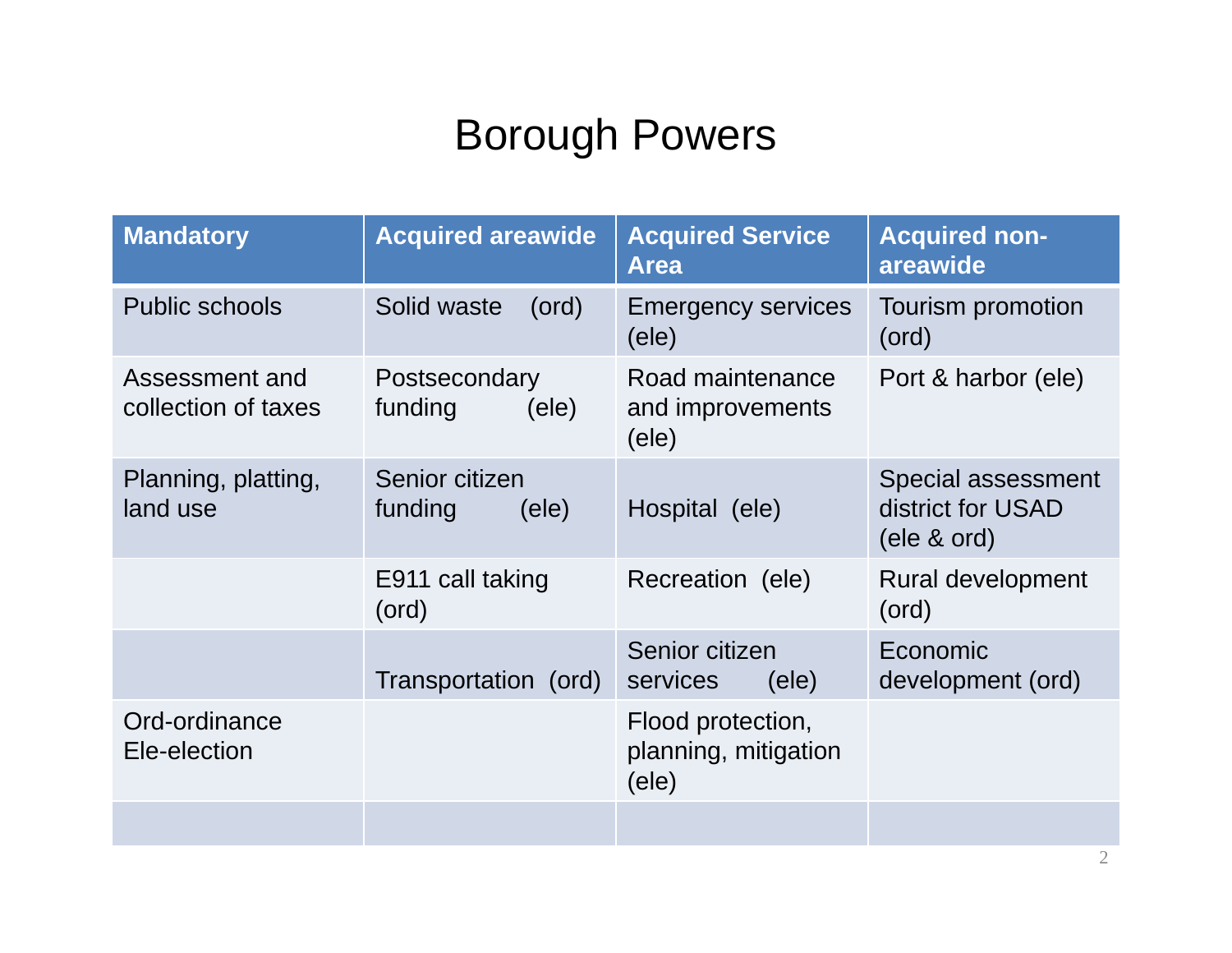#### **The Budget Document**

- $\bullet$ Operating and capital plans for FY2018
- $\bullet$ Operating fund projections through FY2021
- $\bullet$  Capital fund projections through FY2022
	- Capital projects detail, pages 323-367
	- Increased detail on most projects in excess of \$50,000, pages 336-362
- $\bullet$  Transmittal letter, pages 8-16, overview of document including:
	- Major issues (PERS, school funding)
	- Financial condition summary
		- General Fund
		- Various Service Areas
- $\bullet$  Oil and gas property valued at \$1.473 billion, <sup>a</sup> \$660 million increase since FY2013; an 80% increase. FY2017 change is \$6 million.
- $\bullet$  Implemented new method for billing workers comp charges to departments.
	- Rewards department with low claim cost
	- Incentivizes departments with high claim cost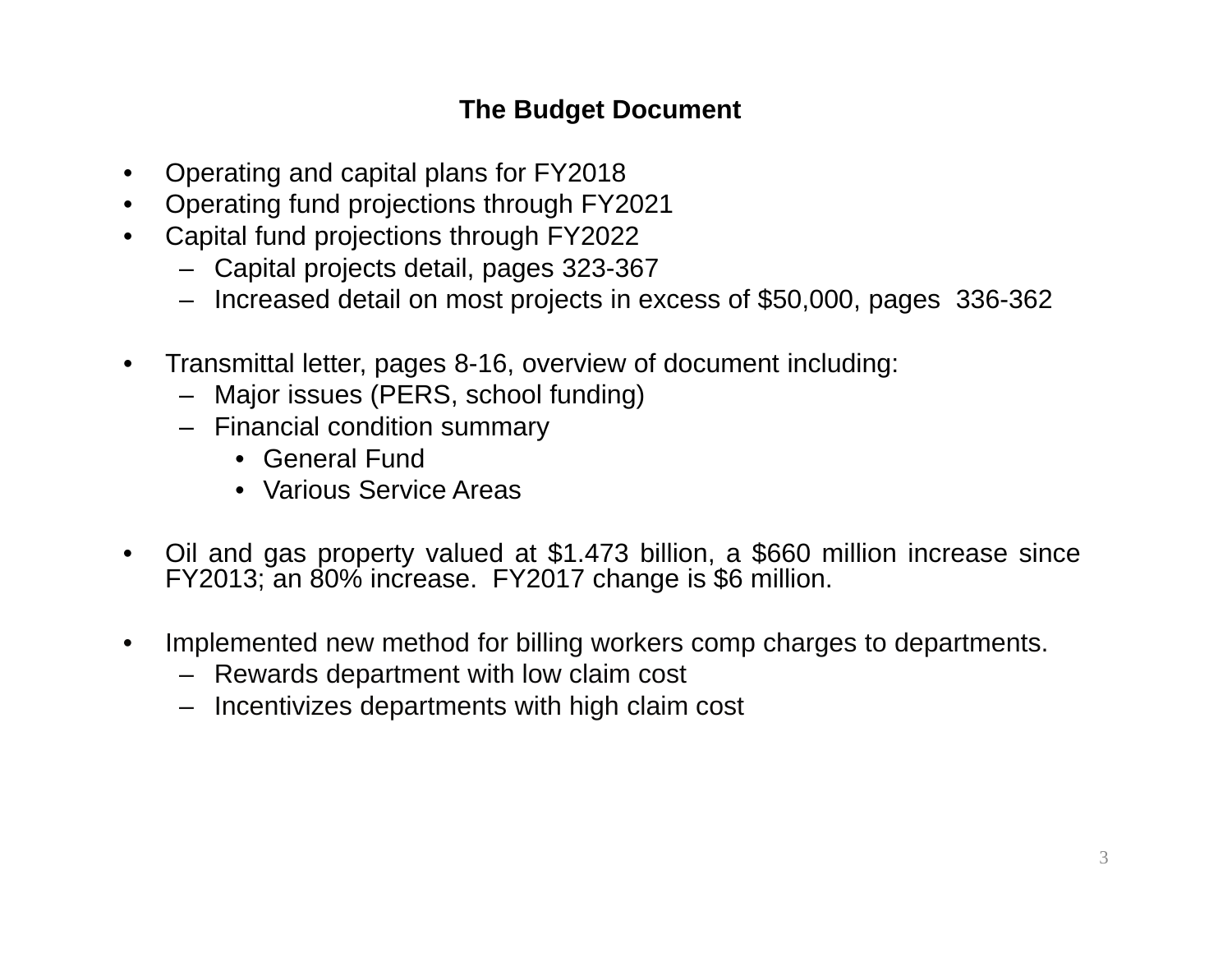## Borough Wide Combined Revenues, not including transfers

Property Taxes:

| Real                 | \$54,372,016 |
|----------------------|--------------|
| Personal             | 2,637,954    |
| Oil & Gas (AS 43.56) | 14,798,475   |
| Penalty & Interest   | 534,226      |
| Flat Tax             | 787,443      |
| Motor Vehicle Tax    | 1,223,702    |
| Total Property Taxes | 74,353,816   |
|                      |              |
| Sales Tax            | 29,979,123   |
| Federal Revenue      | 3,026,027    |
| State Revenue        | 4,698,328    |
| Interest Revenue     | 1,571,102    |
| Other Revenue        | 25,102,425   |
|                      |              |



Total Revenues 138,730,821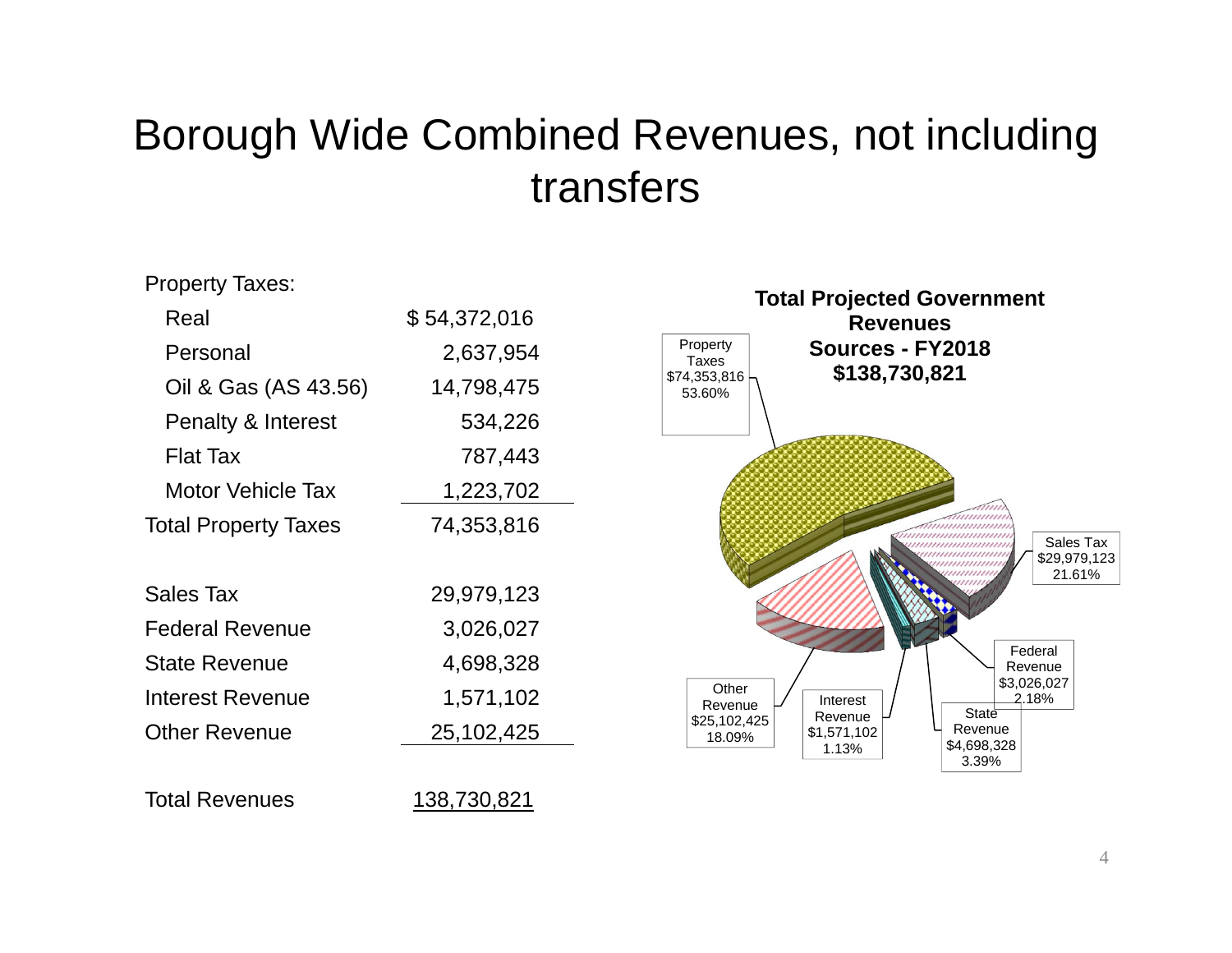### Expenditures by function

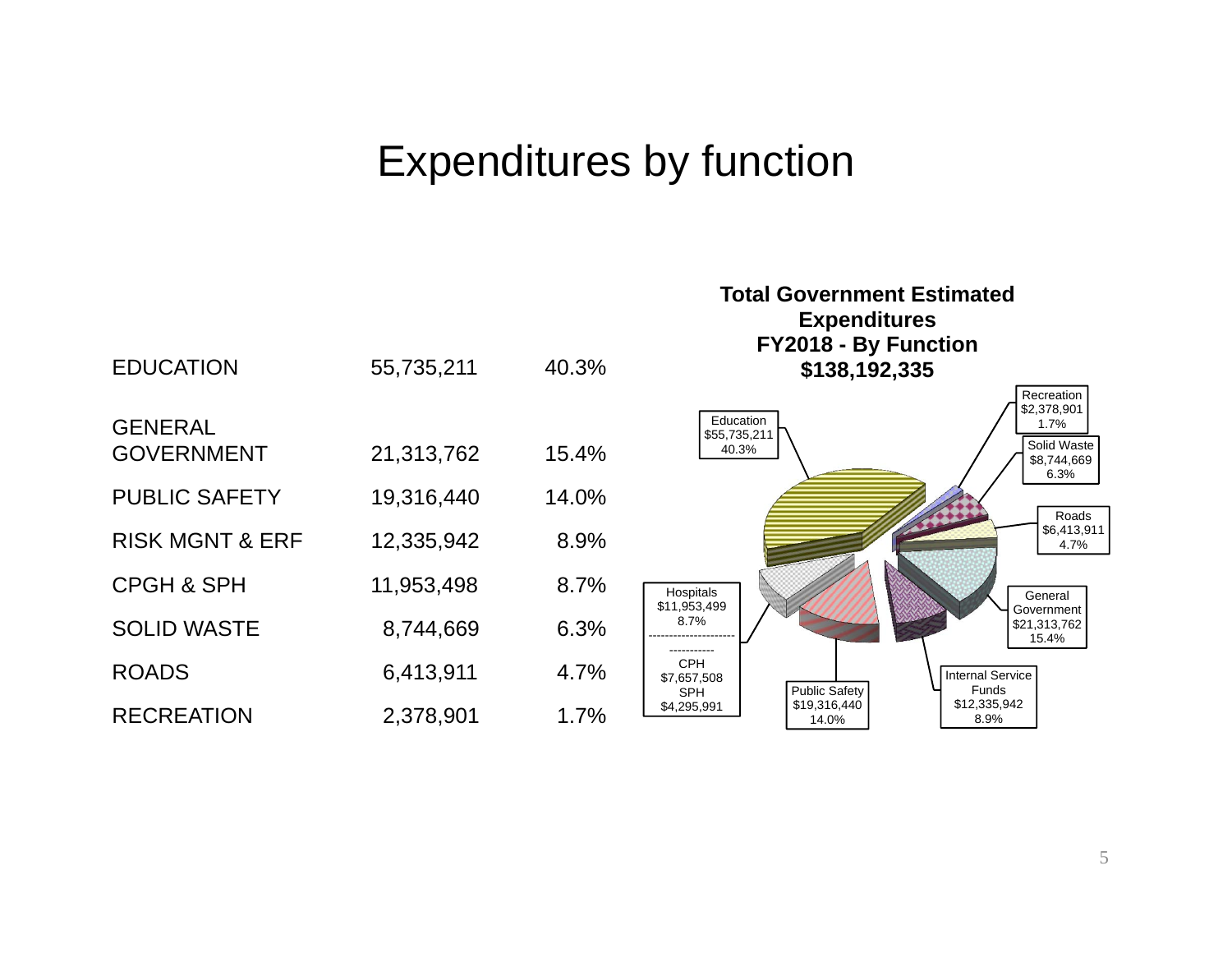### FY2018 Budget Challenges

- $\bullet$  State budget woes
	- $\bullet$  Impact to state and local budgets due to decline in the price of oil
		- School funding
		- Grants
		- Revenue sharing
	- Lack of long-term plan, downgrade by Wall Street
- Sales tax revenues, limited growth over past three years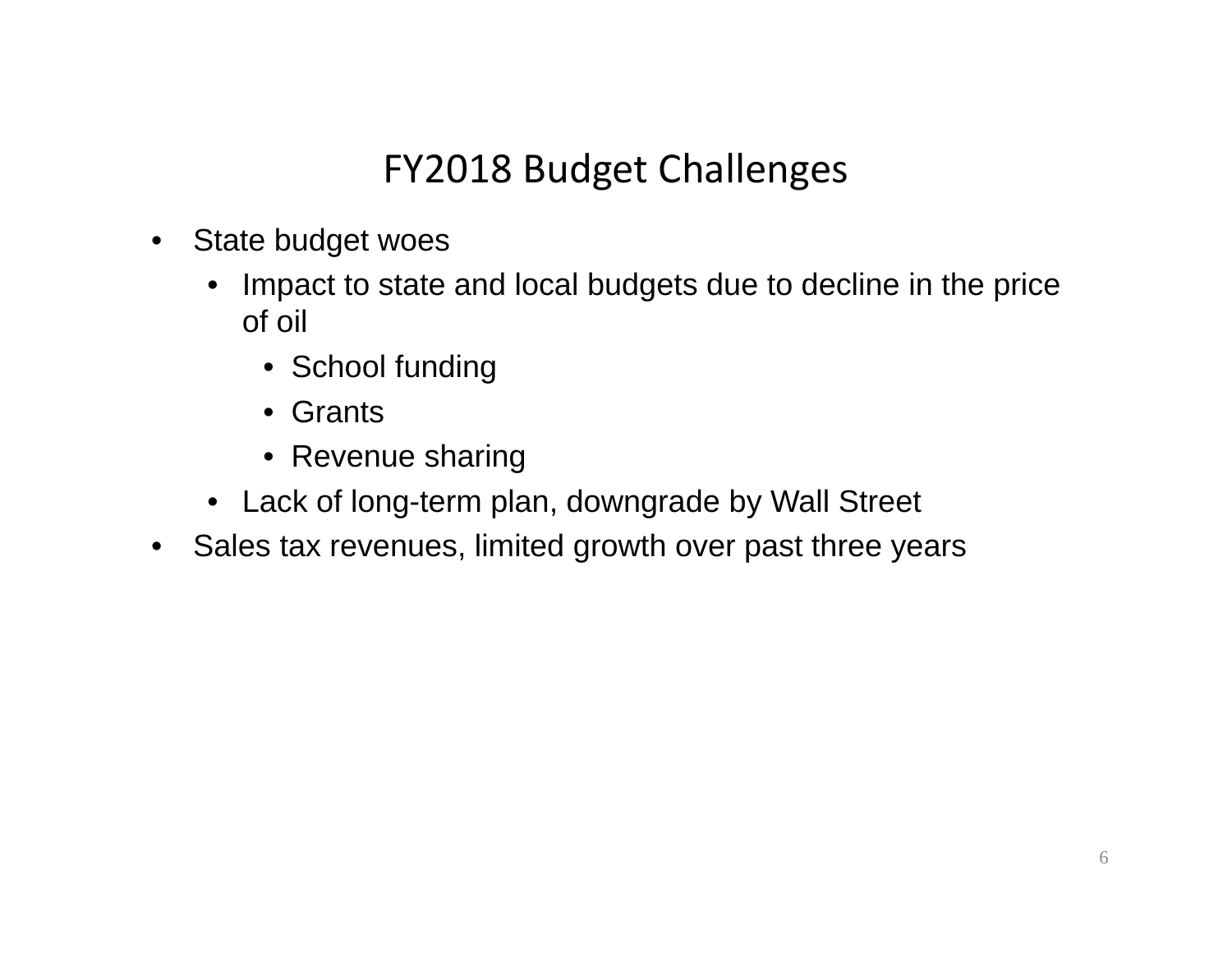#### Proposed Mill rates-FY2018

#### History FY2013 to FY2018

|                                       |      |      |      | <b>Fiscal Year</b> |      |      |
|---------------------------------------|------|------|------|--------------------|------|------|
|                                       | 2013 | 2014 | 2015 | 2016               | 2017 | 2018 |
|                                       |      |      |      |                    |      |      |
| Borough                               | 4.50 | 4.50 | 4.50 | 4.50               | 4.50 | 5.00 |
|                                       |      |      |      |                    |      |      |
| Service Areas:                        |      |      |      |                    |      |      |
| Anchor Point Fire & Emergency Medical | 2.25 | 2.25 | 2.25 | 2.75               | 2.75 | 2.75 |
| <b>Bear Creek Fire</b>                | 2.25 | 3.25 | 3.25 | 3.25               | 3.25 | 3.25 |
| <b>Central Emergency Services</b>     | 2.65 | 2.65 | 2.65 | 2.65               | 2.72 | 2.60 |
| Central Kenai Peninsula Hospital      | 0.02 | 0.02 | 0.01 | 0.01               | 0.01 | 0.01 |
| Central Peninsula Emergency Medical   | 1.00 | 1.00 | 1.00 | 1.00               | 1.00 | 1.00 |
| Kachemak Emergency Services           | 2.25 | 2.25 | 2.60 | 2.60               | 2.60 | 2.60 |
| Nikiski Fire                          | 3.00 | 2.90 | 2.90 | 2.90               | 2.80 | 2.70 |
| Nikiski Senior                        | 0.20 | 0.20 | 0.20 | 0.20               | 0.20 | 0.20 |
| North Peninsula Recreation            | 1.00 | 1.00 | 1.00 | 1.00               | 1.00 | 1.00 |
| Roads                                 | 1.40 | 1.40 | 1.40 | 1.40               | 1.40 | 1.40 |
| Seldovia Recreation Service Area      | 0.75 | 0.75 | 0.75 | 0.75               | 0.75 | 0.75 |
| <b>Seward Bear Creek Flood</b>        | 0.50 | 0.50 | 0.75 | 0.75               | 0.75 | 0.75 |
| South Kenai Peninsula Hospital        | 2.30 | 2.30 | 2.30 | 2.30               | 2.30 | 2.30 |
|                                       |      |      |      |                    |      |      |
|                                       |      |      |      |                    |      |      |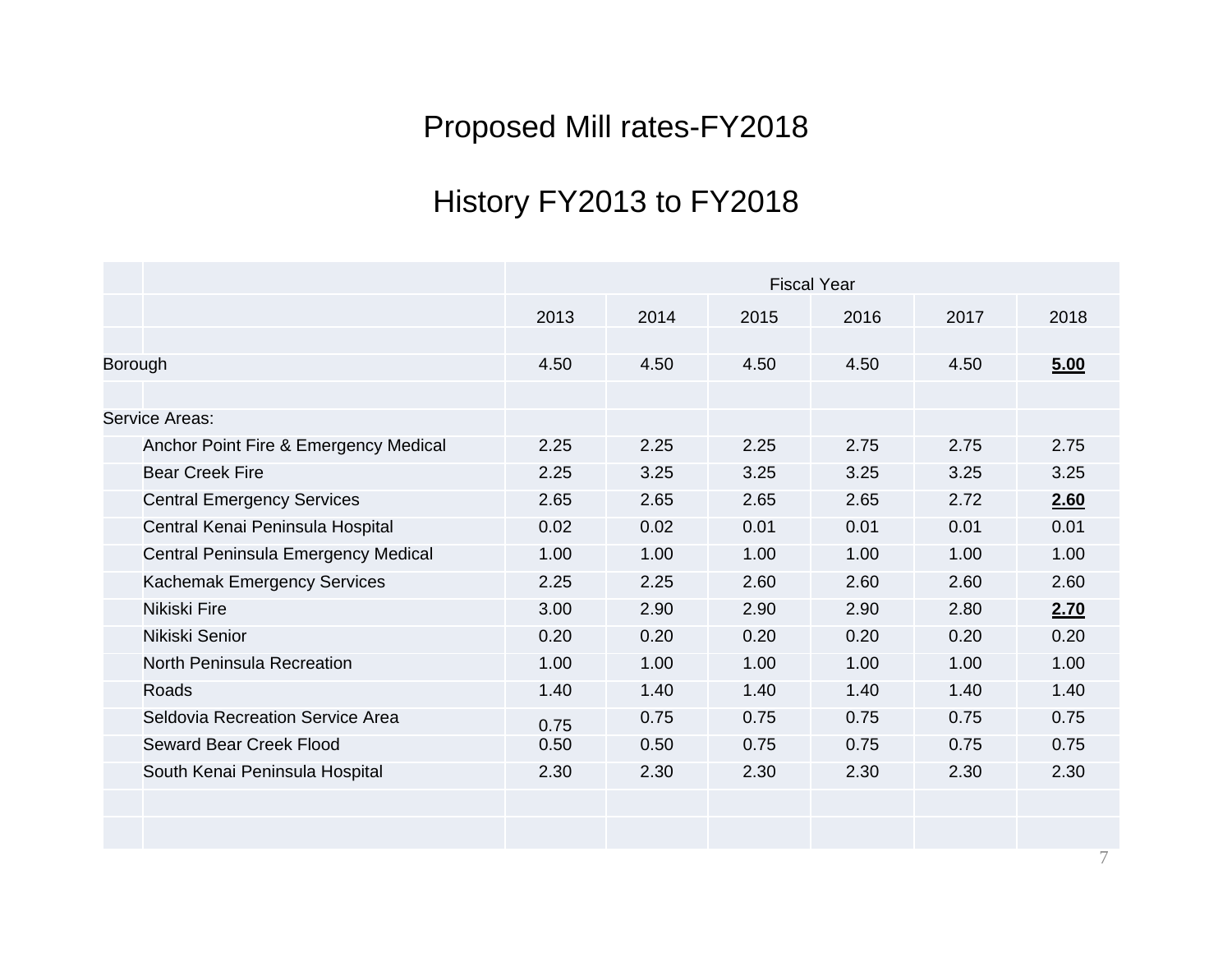### General Fund

## pages 51-137 & 325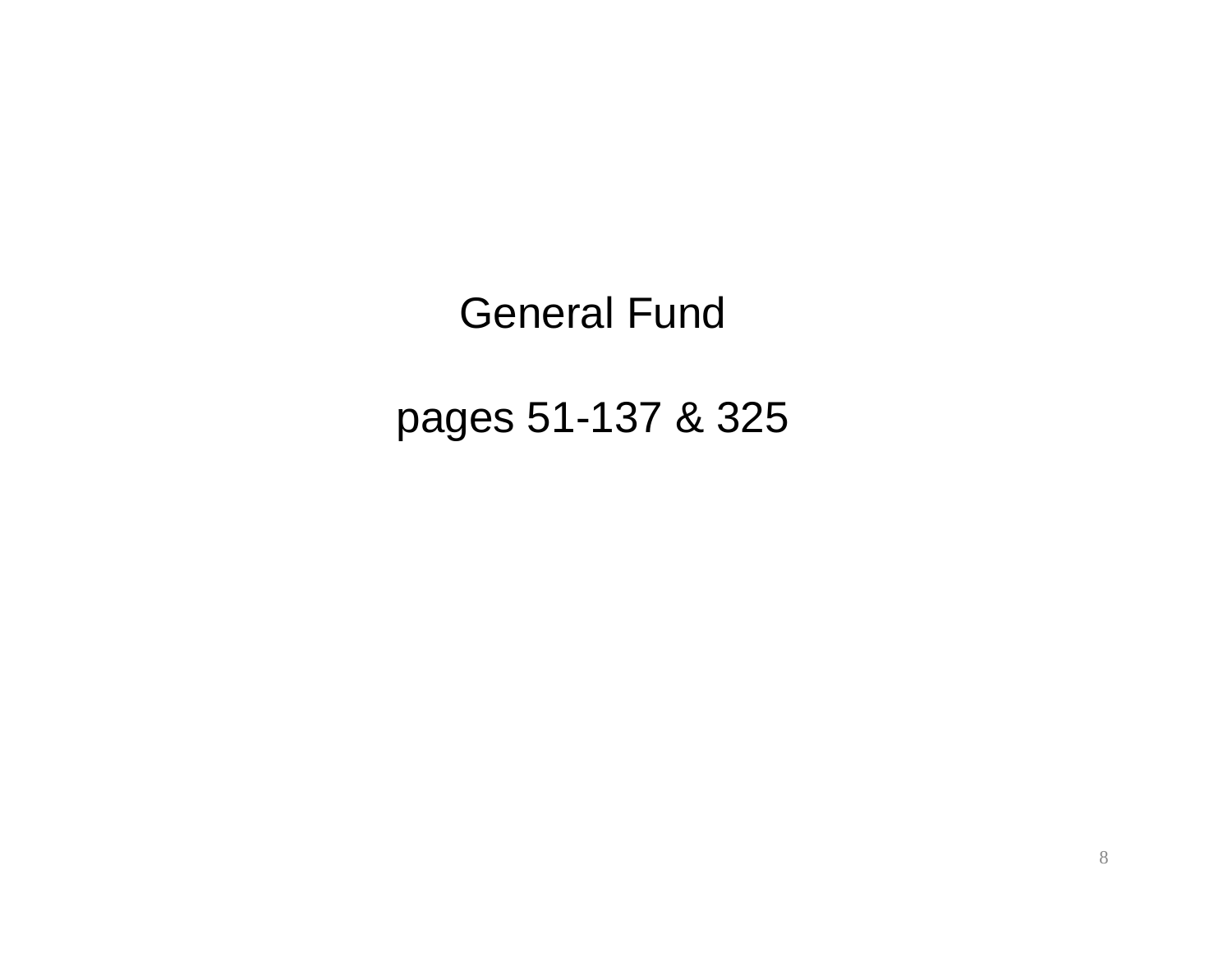#### **FY2018 Budget Highlights-General Fund**

Property Taxes

- • Taxable Property Values, increase from \$7.803 billion to \$8.238 billion
	- Taxable Oil and Gas up \$6 million
	- $\bullet$ Taxable Real Property, up \$440 million
- •Approximately 40% of Borough's real property owned by taxpayers residing outside the Borough
- •Including oil & gas, @ 50% of all taxable property is owned by taxpayers outside the Borough
- •Mill rate 5.00 mills, increase of .50 mills from prior year

Sales Tax

- •Budgeted at \$29,979,123, equivalent to **3.64** mills, decrease of \$300,000 from FY2017 budget
- $\bullet$ Approximately 25% of sales tax revenue is tourist related

**Federal** 

Includes PILT \$2,600,000 and EMPG \$140,000, reduction in Forestry of \$461,100

#### **State**

- $\bullet$ Revenue sharing of \$1,081,865, 20% reduction from prior year
- •Fish tax of \$750,000
- •School Debt reimbursement of \$2,660,000
- •Other \$220,000

Fund Balance

- • FY2018 increase of \$270, 000 **(net of projected lapse);** FY2017 decrease of .41 mills (net of projected lapse); FY2016 decrease of .32 mills; FY2015 increase of .05 mills.
- • Projected ending fund balance represents the equivalent of 27% of budgeted expenditures, equivalent to 2.78 mills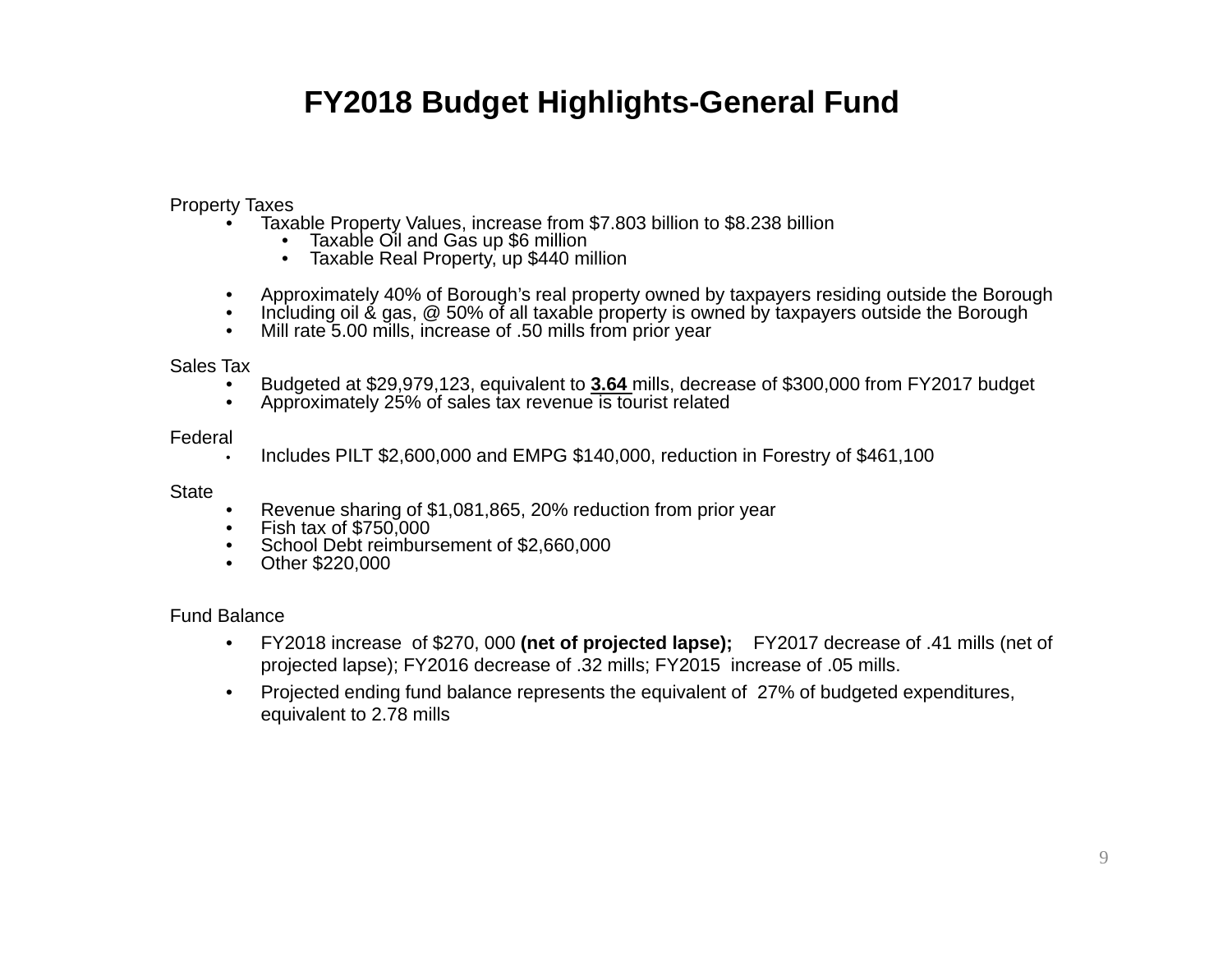

#### **General Fund, Revenue by Source FY2009 to FY2021**

10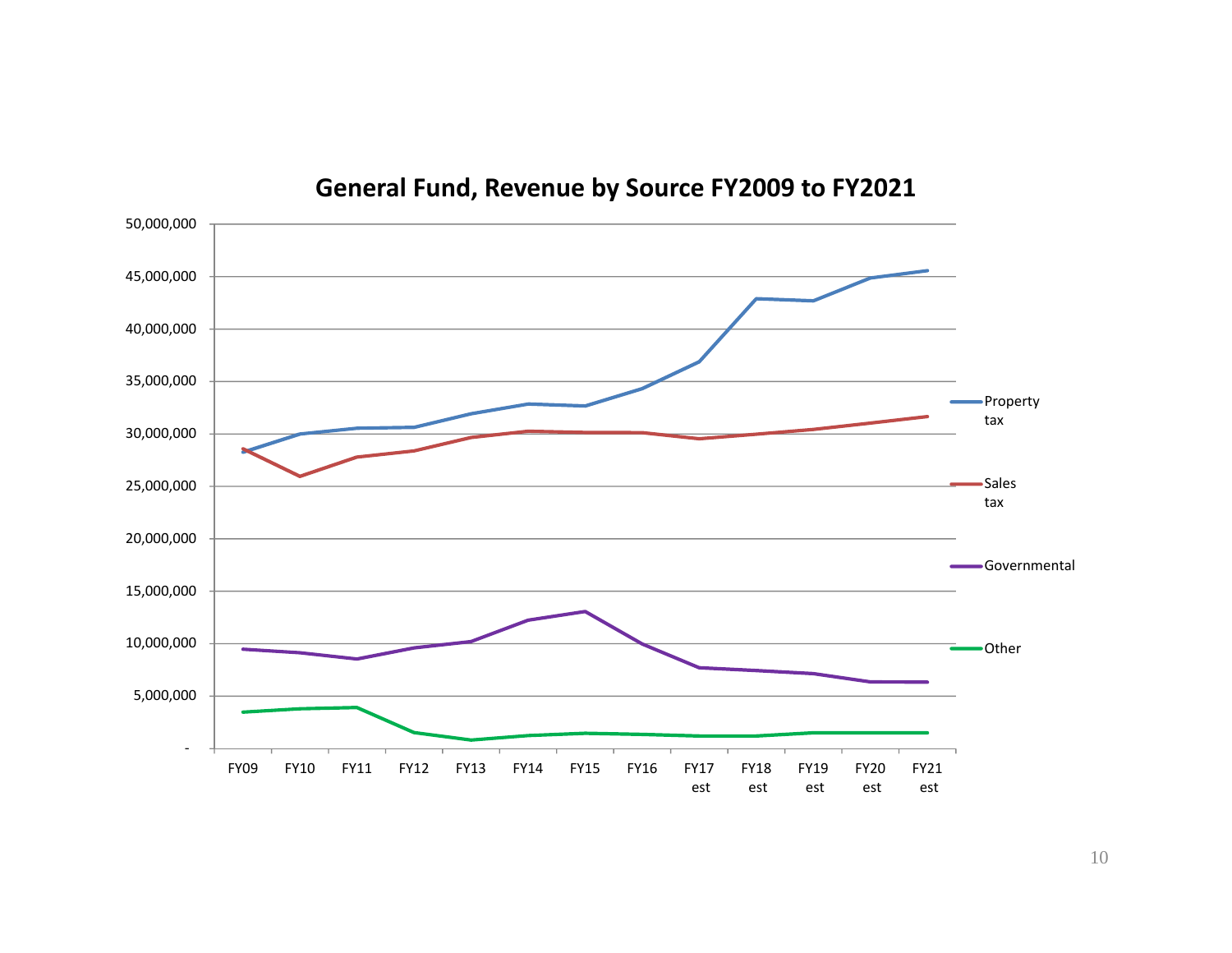#### **Taxable Assessed Values Oil & Gas**

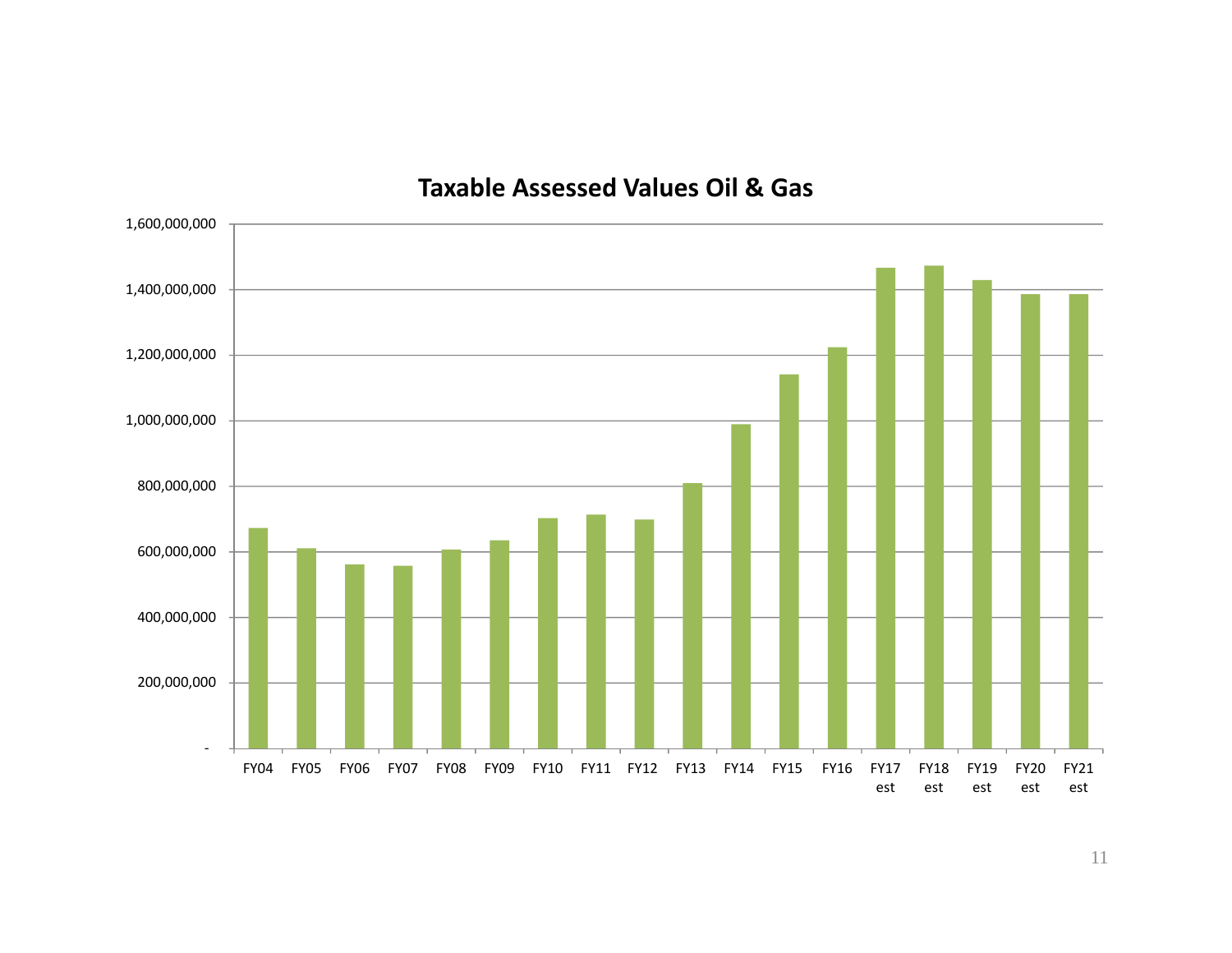### General Fund FY2018 Expenditure Highlights

•KPBSD funding

•

•

•

•

|           | including debt and capital projects<br>$\bullet$                | \$54,625,380                | 65.7% |
|-----------|-----------------------------------------------------------------|-----------------------------|-------|
| $\bullet$ | <b>General Government</b>                                       | \$18,232,954                | 21.9% |
|           | Solid Waste                                                     | 7,548,932<br>$\mathfrak{L}$ | 9.1%  |
|           | Other<br>(includes KPC, e911 and capital projects) $$2,776,785$ |                             | 3.3%  |
|           | Total expenditures-                                             | \$ 83,184,051               |       |

increase of \$2,300,782 from FY17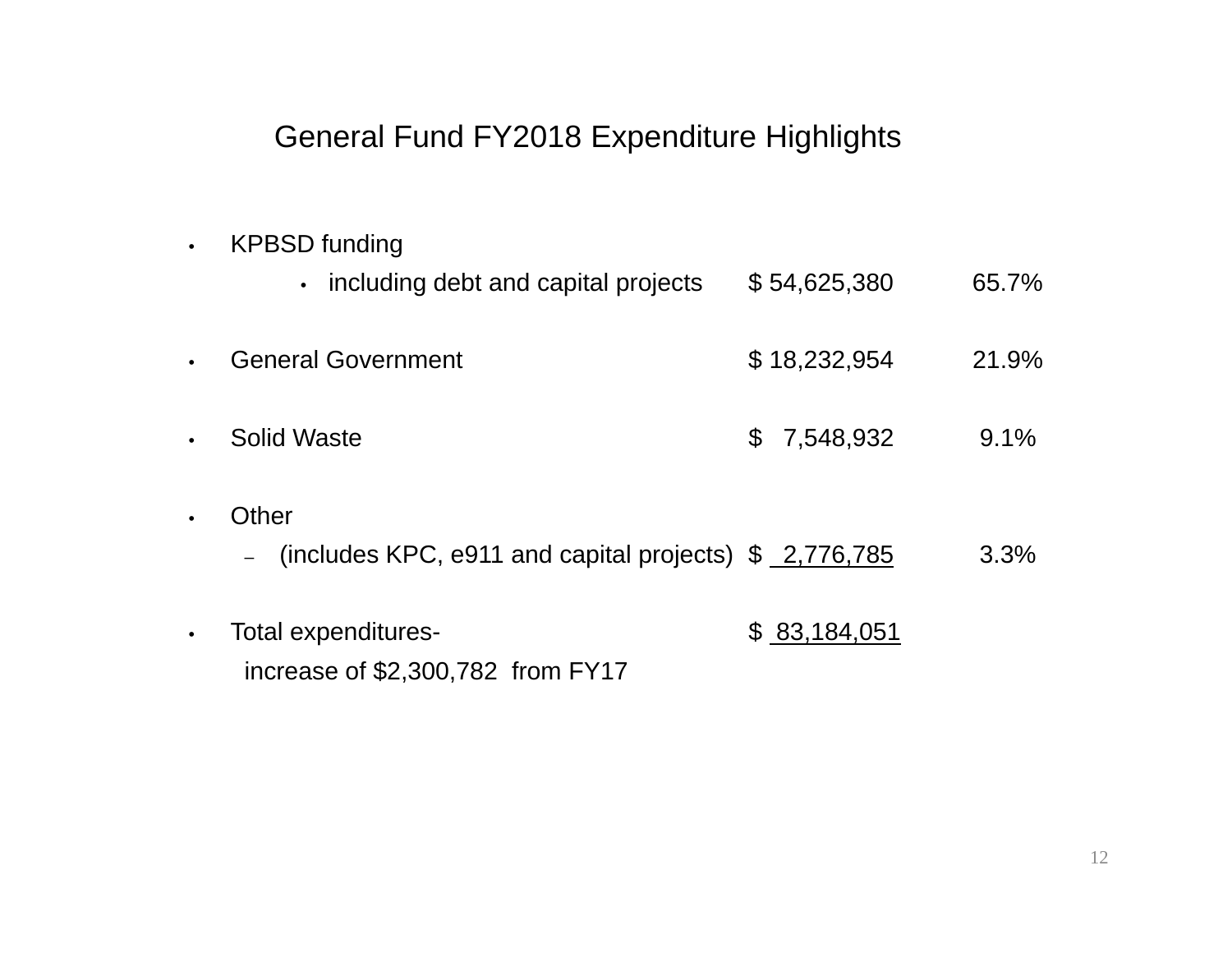## Expenditure summary

| <b>By category</b>           | <b>FY2017 Original</b><br><b>Budget</b> | <b>FY2018 Proposed</b><br><b>Budget</b> | <b>Change</b>  |
|------------------------------|-----------------------------------------|-----------------------------------------|----------------|
| Personnel                    | \$14,864,139                            | \$14,529,597                            | \$ (334, 542)  |
| <b>Supplies</b>              | 253,960                                 | 222,697                                 | (31, 263)      |
| <b>Services</b>              | 4,304,048                               | 4,384,726                               | 80,565         |
| <b>Capital Outlay</b>        | 69,565                                  | 80,565                                  | 11,000         |
| Transfer                     | 61,461,429                              | 64,951,097                              | 3,489,668      |
| Interdepartmental<br>charges | (1, 102, 372)                           | (984, 631)                              | <u>117,741</u> |
| <b>Total</b>                 | \$79,850,769                            | \$83,184,051                            | \$3,333,282    |
|                              |                                         |                                         |                |
| Increase of                  |                                         |                                         | 4.2%<br>13     |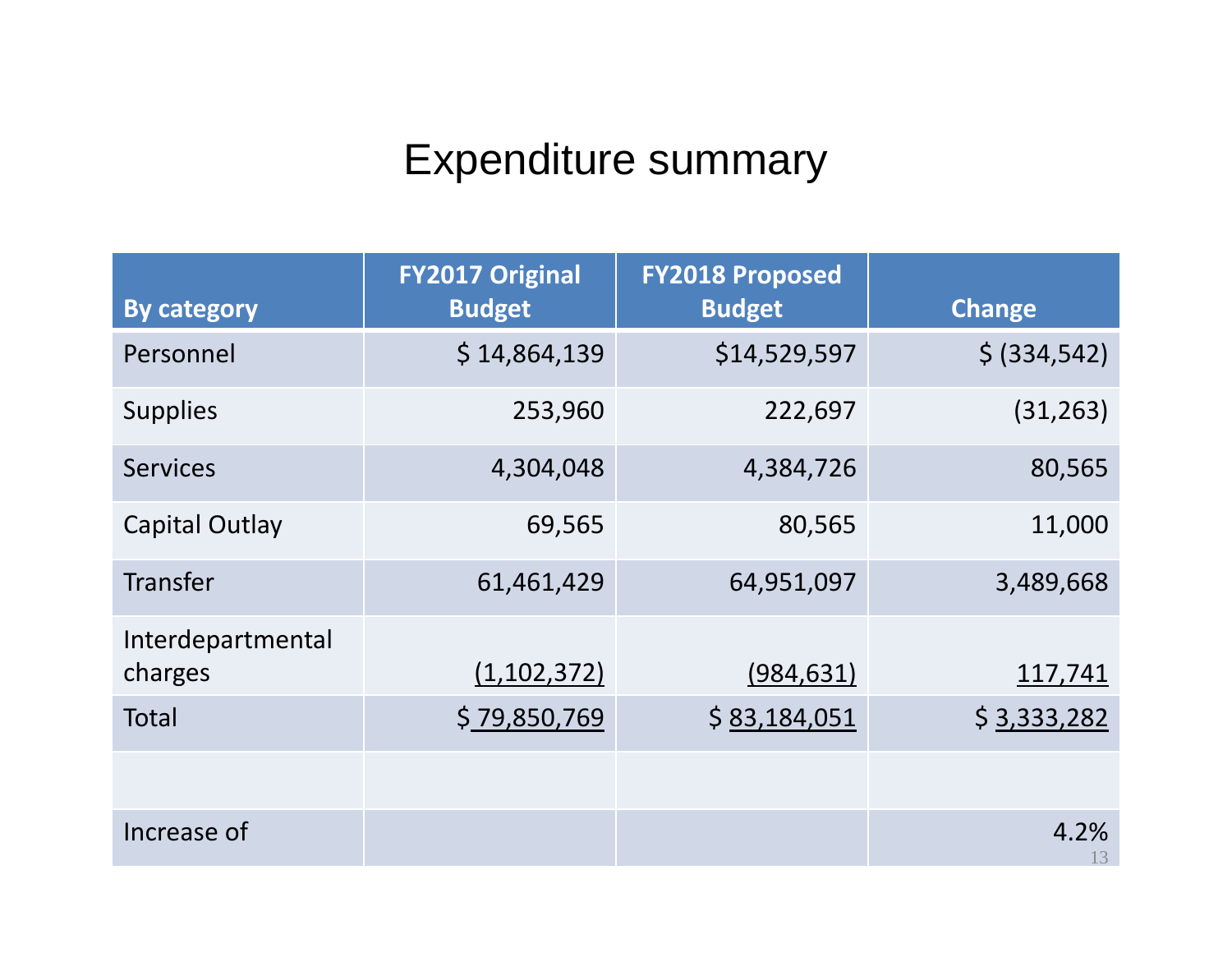|                                                        | <b>FY08</b> | <b>FY09</b> | <b>FY10</b> | <b>FY11</b> | <b>FY12</b> | FY13   | <b>FY14</b> | <b>FY15</b> | <b>FY16</b> | <b>FY17</b> | <b>FY18</b> | Change<br>between<br>FY08 &<br><b>FY18</b> |
|--------------------------------------------------------|-------------|-------------|-------------|-------------|-------------|--------|-------------|-------------|-------------|-------------|-------------|--------------------------------------------|
|                                                        |             |             |             |             |             |        |             |             |             |             |             |                                            |
| <b>Assembly</b>                                        |             |             |             |             |             |        |             |             |             |             |             |                                            |
| Clerk's Office                                         | 3.67        | 3.67        | 3.67        | 3.67        | 3.67        | 3.67   | 3.67        | 3.67        | 3.67        | 3.67        | 3.67        | 0.00                                       |
| Records Management                                     | 1.83        | 1.83        | 1.83        | 1.83        | 1.83        | 1.83   | 1.83        | 1.83        | 1.83        | 1.83        | 1.83        | 0.00                                       |
| <b>Department Total</b>                                | 5.50        | 5.50        | 5.50        | 5.50        | 5.50        | 5.50   | 5.50        | 5.50        | 5.50        | 5.50        | 5.50        | 0.00                                       |
| <b>Mayor</b>                                           | 6.00        | 6.00        | 6.00        | 5.00        | 4.00        | 5.00   | 5.00        | 5.00        | 6.00        | 6.00        | 5.00        | $-1.00$                                    |
|                                                        |             |             |             |             |             |        |             |             |             |             |             |                                            |
| Purchasing, Contracting and<br><b>Capital Projects</b> | 12.00       | 13.00       | 12.50       | 10.50       | 10.00       | 11.00  | 12.00       | 14.00       | 14.00       | 10.00       | 9.00        | $-3.00$                                    |
| <b>Office of Emergency Mgmt</b>                        | 3.55        | 3.55        | 4.55        | 4.55        | 4.00        | 4.00   | 4.25        | 4.25        | 4.00        | 4.00        | 4.00        | 0.45                                       |
| <b>General Services</b>                                |             |             |             |             |             |        |             |             |             |             |             |                                            |
| Administration/Human Resources                         | 3.70        | 4.00        | 4.50        | 4.50        | 4.50        | 4.50   | 5.00        | 5.00        | 5.00        | 5.00        | 5.00        | 1.30                                       |
| Printing/Mail                                          | 1.80        | 1.80        | 1.80        | 1.80        | 1.80        | 1.80   | 1.25        | 1.25        | 1.25        | 1.25        | 1.25        | $-0.55$                                    |
| <b>Custodial Maintenance</b>                           | 1.30        | 1.30        | 1.30        | 1.30        | 1.30        | 1.30   | 1.30        | 1.30        | 1.30        | 1.30        | 1.30        | 0.00                                       |
| Department Total                                       | 6.80        | 7.10        | 7.60        | 7.60        | 7.60        | 7.60   | 7.55        | 7.55        | 7.55        | 7.55        | 7.55        | 0.75                                       |
|                                                        |             |             |             |             |             |        |             |             |             |             |             |                                            |
| <b>IT</b>                                              | 11.00       | 11.00       | 11.00       | 11.00       | 11.00       | 11.00  | 11.50       | 11.50       | 11.50       | 11.50       | 11.50       | 0.50                                       |
| Legal                                                  | 5.00        | 5.00        | 5.00        | 5.00        | 5.00        | 5.00   | 5.00        | 5.00        | 5.00        | 5.00        | 5.00        | 0.00                                       |
| <b>Finance</b>                                         |             |             |             |             |             |        |             |             |             |             |             |                                            |
| Administration                                         | 3.00        | 3.00        | 3.00        | 3.00        | 3.00        | 3.00   | 3.00        | 3.00        | 3.00        | 3.00        | 3.00        | 0.00                                       |
| <b>Financial Services</b>                              | 8.00        | 8.00        | 8.00        | 8.00        | 8.00        | 8.00   | 8.00        | 8.00        | 8.00        | 8.00        | 8.00        | 0.00                                       |
| Property Tax and Collections                           | 8.00        | 8.00        | 8.00        | 8.00        | 7.00        | 7.00   | 7.00        | 7.00        | 7.00        | 7.00        | 7.00        | $-1.00$                                    |
| Sales Tax                                              | 4.00        | 4.00        | 4.00        | 4.00        | 4.00        | 4.00   | 4.00        | 4.00        | 4.00        | 4.00        | 4.00        | 0.00                                       |
| <b>Department Total</b>                                | 23.00       | 23.00       | 23.00       | 23.00       | 22.00       | 22.00  | 22.00       | 22.00       | 22.00       | 22.00       | 22.00       | (1.00)                                     |
| Assessina                                              |             |             |             |             |             |        |             |             |             |             |             |                                            |
| Administration                                         | 9.00        | 9.00        | 10.00       | 10.00       | 10.00       | 10.00  | 10.00       | 10.00       | 10.00       | 10.00       | 10.00       | 1.00                                       |
| Appraisal                                              | 13.00       | 13.00       | 12.00       | 12.00       | 12.00       | 12.00  | 12.00       | 12.00       | 12.00       | 12.00       | 12.00       | $-1.00$                                    |
| <b>Department Total</b>                                | 22.00       | 22.00       | 22.00       | 22.00       | 22.00       | 22.00  | 22.00       | 22.00       | 22.00       | 22.00       | 22.00       | 0.00                                       |
| <b>Resource Planning</b>                               |             |             |             |             |             |        |             |             |             |             |             |                                            |
| Administration                                         | 9.00        | 9.00        | 9.00        | 9.00        | 9.00        | 9.00   | 9.00        | 9.00        | 9.00        | 9.00        | 9.00        | 0.00                                       |
| <b>GIS</b>                                             | 4.00        | 4.00        | 4.00        | 4.00        | 4.00        | 4.00   | 4.00        | 4.00        | 4.00        | 4.00        | 4.00        | 0.00                                       |
| <b>River Center</b>                                    | 4.50        | 5.00        | 6.00        | 6.00        | 6.00        | 6.00   | 6.00        | 5.00        | 5.00        | 5.00        | 5.00        | 0.50                                       |
| <b>Department Total</b>                                | 17.50       | 18.00       | 19.00       | 19.00       | 19.00       | 19.00  | 19.00       | 18.00       | 18.00       | 18.00       | 18.00       | 0.50                                       |
|                                                        |             |             |             |             |             |        |             |             |             |             |             |                                            |
| <b>Total General Government</b>                        | 112.35      | 114.15      | 116.15      | 113.15      | 110.10      | 112.10 | 113.80      | 114.80      | 115.55      | 111.55      | 109.55      | $-2.80$                                    |
|                                                        |             |             |             |             |             |        |             |             |             |             |             |                                            |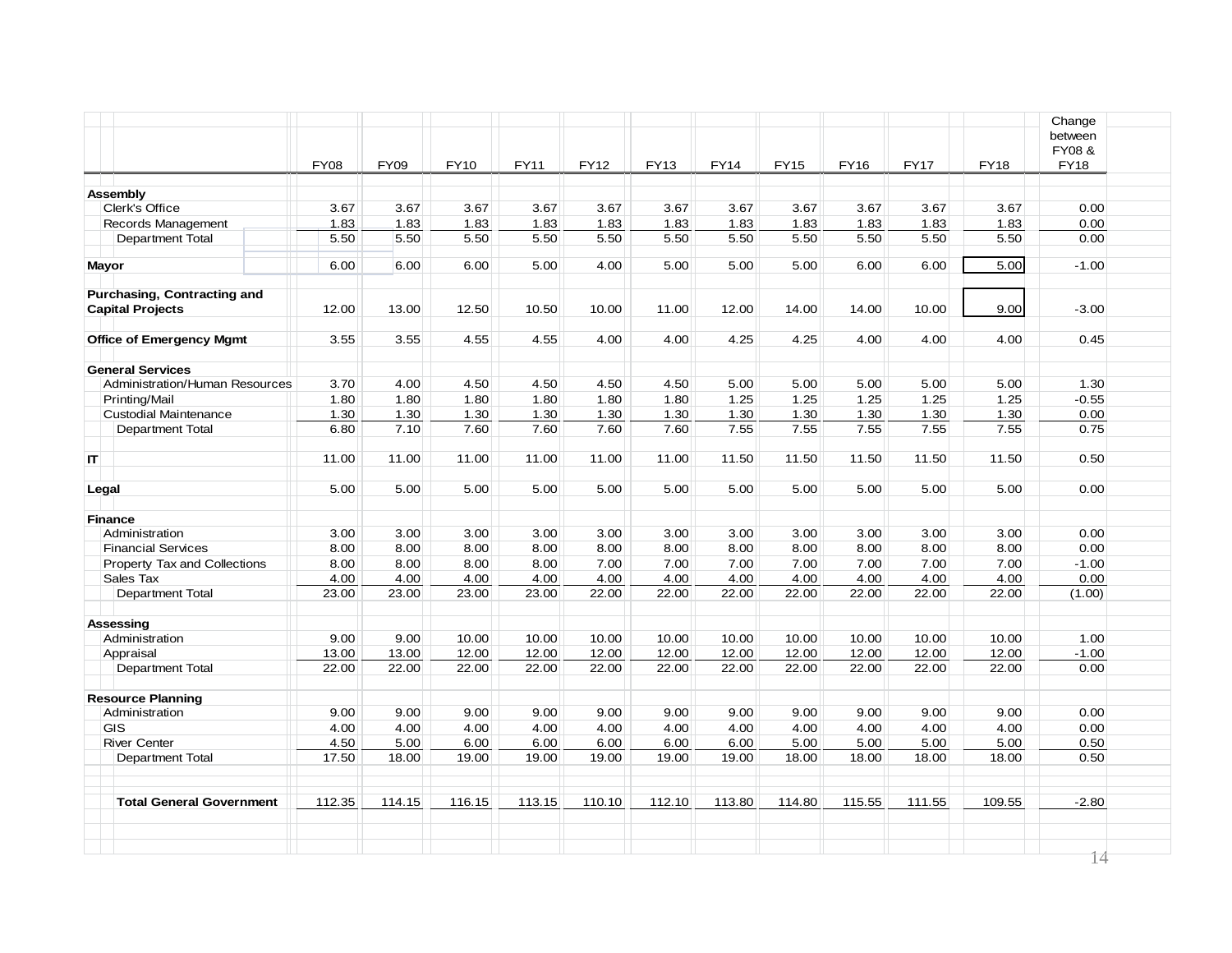### Summary of changes from FY2017 to FY2018

| School contribution                                          | \$1,500,000 |
|--------------------------------------------------------------|-------------|
| Change in debt service<br>Change in capital projects funding | (322, 462)  |
| (prefunded in FY2017)                                        | (175,000)   |
|                                                              | 1,002,538   |
| Solid waste debt service                                     | 1,075,871   |
| Solid waste capital projects                                 | 250,000     |
| HVAC/fire alarm update                                       | 1,000,000   |
| Change in personnel cost                                     | (334, 542)  |
| Other                                                        | 339,415     |
|                                                              | \$3,333,282 |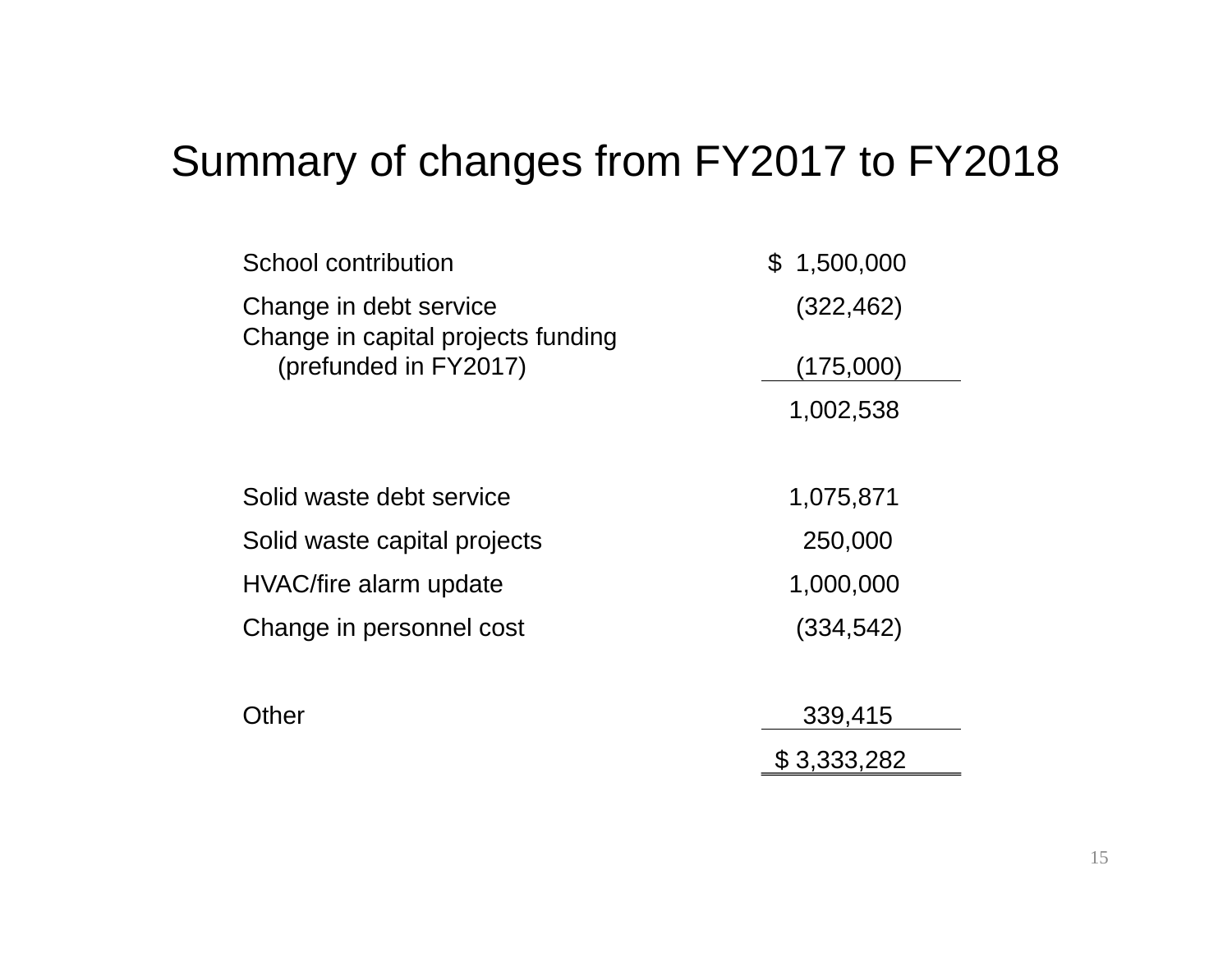## School related data

|                                            | <b>FY2008</b> | <b>FY2018</b><br>proposed |
|--------------------------------------------|---------------|---------------------------|
| <b>School operational</b><br>funding       | \$37,701,117  | \$49,738,432              |
| School enrollment                          | 9,250         | 8,781                     |
| Per student funding                        | \$4,076       | \$5,664                   |
| <b>School Capital &amp;</b><br><b>Debt</b> | \$3,584,738   | \$4,886,948               |
| <b>Total funding</b>                       | \$41,511,005  | \$54,625,380              |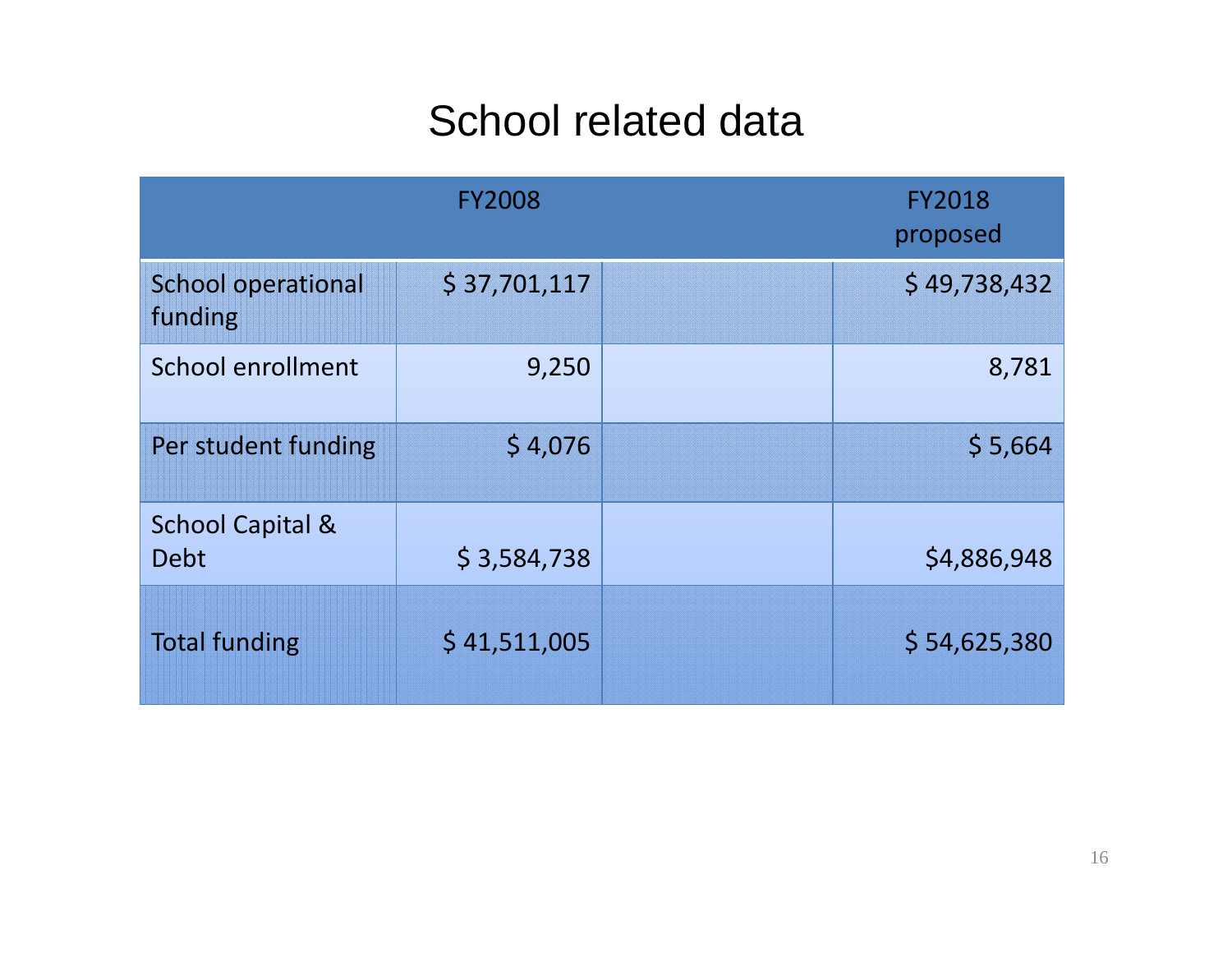## School Funding FY2015 vs FY2018

|                                                        | <b>FY2015</b> |                               |                                                        | <b>FY2018</b> |                               |
|--------------------------------------------------------|---------------|-------------------------------|--------------------------------------------------------|---------------|-------------------------------|
| Funding for Borough Schools is<br>provided as follows: |               | <b>Effective</b><br>mill rate | Funding for Borough Schools is<br>provided as follows: |               | <b>Effective</b><br>mill rate |
| Sales tax                                              | 30,139,903    | 4.35                          | Sales tax                                              | 29,979,123    | 3.64                          |
| State of Alaska for<br>debt service                    | 2,901,870     | 0.42                          | State of Alaska for<br>debt service                    | 2,661,363     | 0.32                          |
| Property tax and<br>other Borough                      | 16,358,754    | 2.36                          | Property tax and<br>other Borough                      | 21,984,894    | 2.67                          |
| <b>Total Revenue</b>                                   | 49,400,527    | 7.13                          | <b>Total Revenue</b>                                   | 54,625,380    | 6.63                          |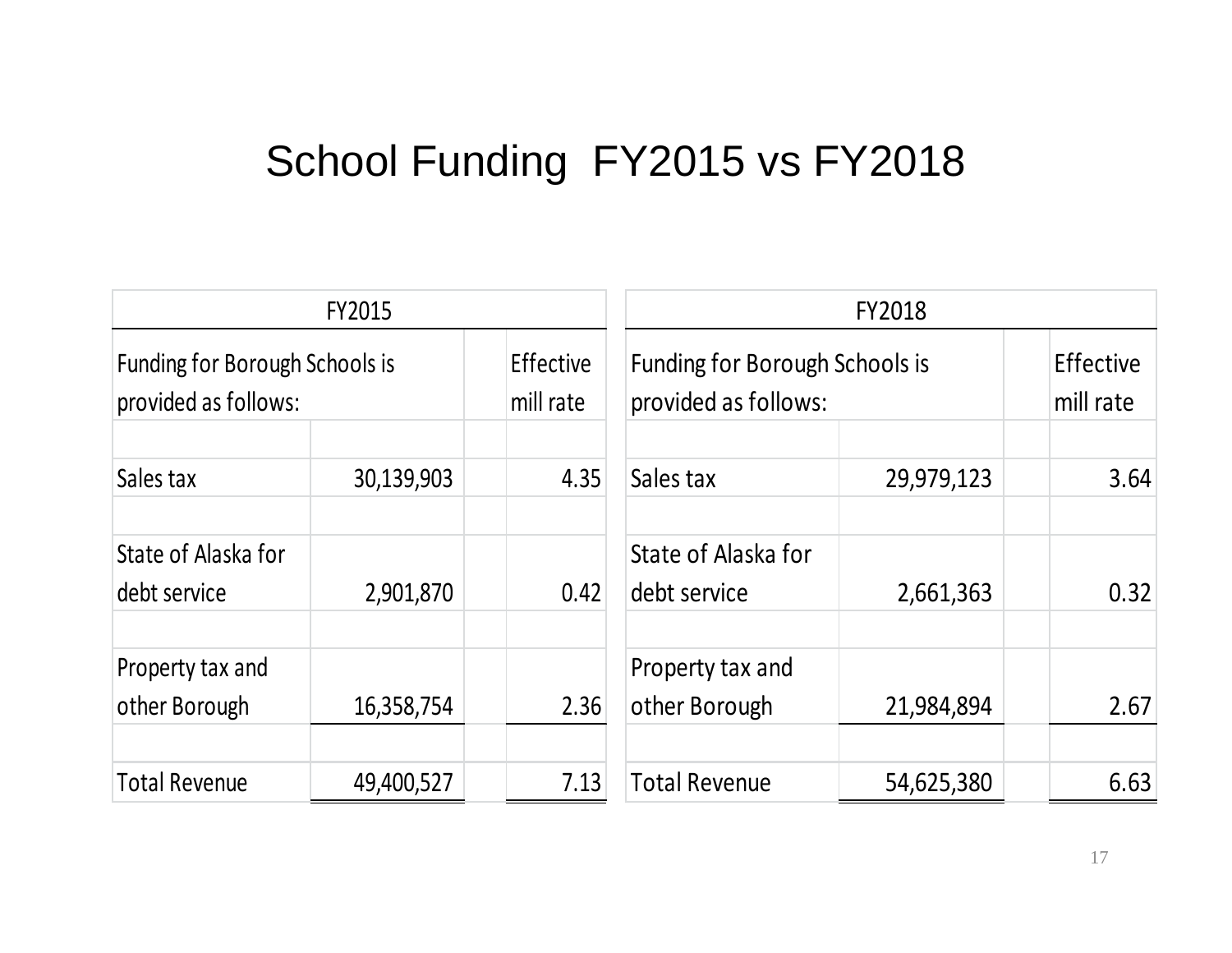

**Kenai Peninsula Borough School Funding FY2012 to FY2018**

Total proposed funding of \$54,625,380<br>Operations \$49,738,432<br>Debt Service \$ 3,811,948 Capital projects \$ 1,075,000

65.7% of General fund expenditures– 6.63 mill rate; less sales tax and debt reimbursement, the equivalent mill rate is 2.67 mills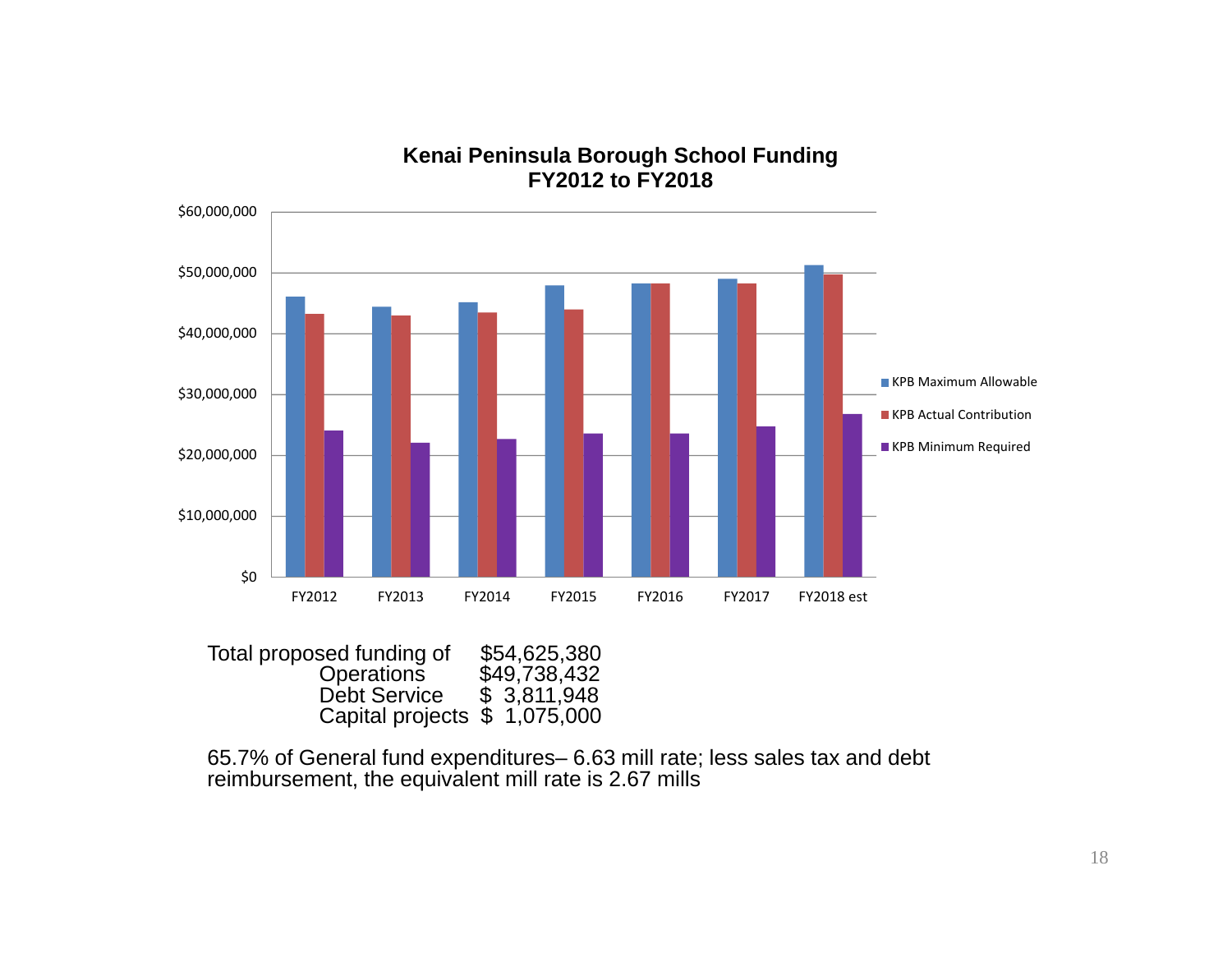### School related data, continued

#### Borough required and Maximum Allowable Contribution ‐ FY2018

| Required FY2018 contribution options (the lessor of the two)                                    |                                |             |
|-------------------------------------------------------------------------------------------------|--------------------------------|-------------|
| 2016 (FY2017) Full and true tax value<br>(Borough FY2017 assessed values is<br>\$7,803,726,000) | $$10,122,329,820$ * 2.65 mills | 26,824,174  |
| 45% of FY2017 basic need                                                                        | \$106,353,931<br>$*$ 45%       | 47,859,269  |
| Additional allowable local FY2018 contribution options (the greater of the two)                 |                                |             |
| 23% of FY2018 basic need                                                                        | \$106,339,216<br>$*$ 23%       | 24,458,020  |
| FY2017 Full and true tax value times 2 mills                                                    | \$10,122,329,820 * 2.00 mills  | 20,244,660  |
| Minumum contribution                                                                            |                                | 26,,824,174 |
| Maximum contribution                                                                            |                                | 51,282,194  |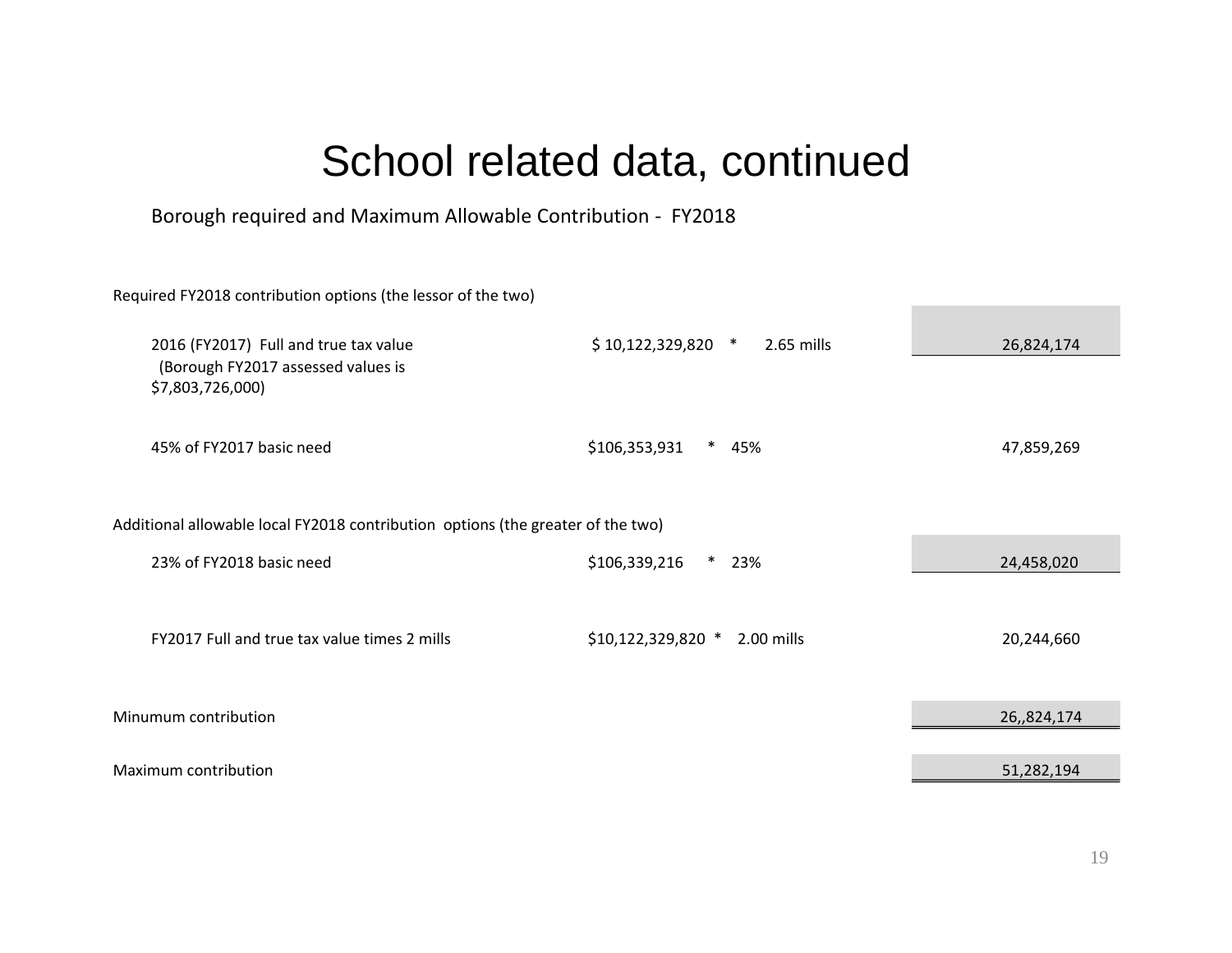#### **Solid Waste Program**

Operating budget of \$8,644,669, increase of \$1,254,310

General Fund support of \$7,548,932– (equivalent to .92 mills), increase of \$1,249,652



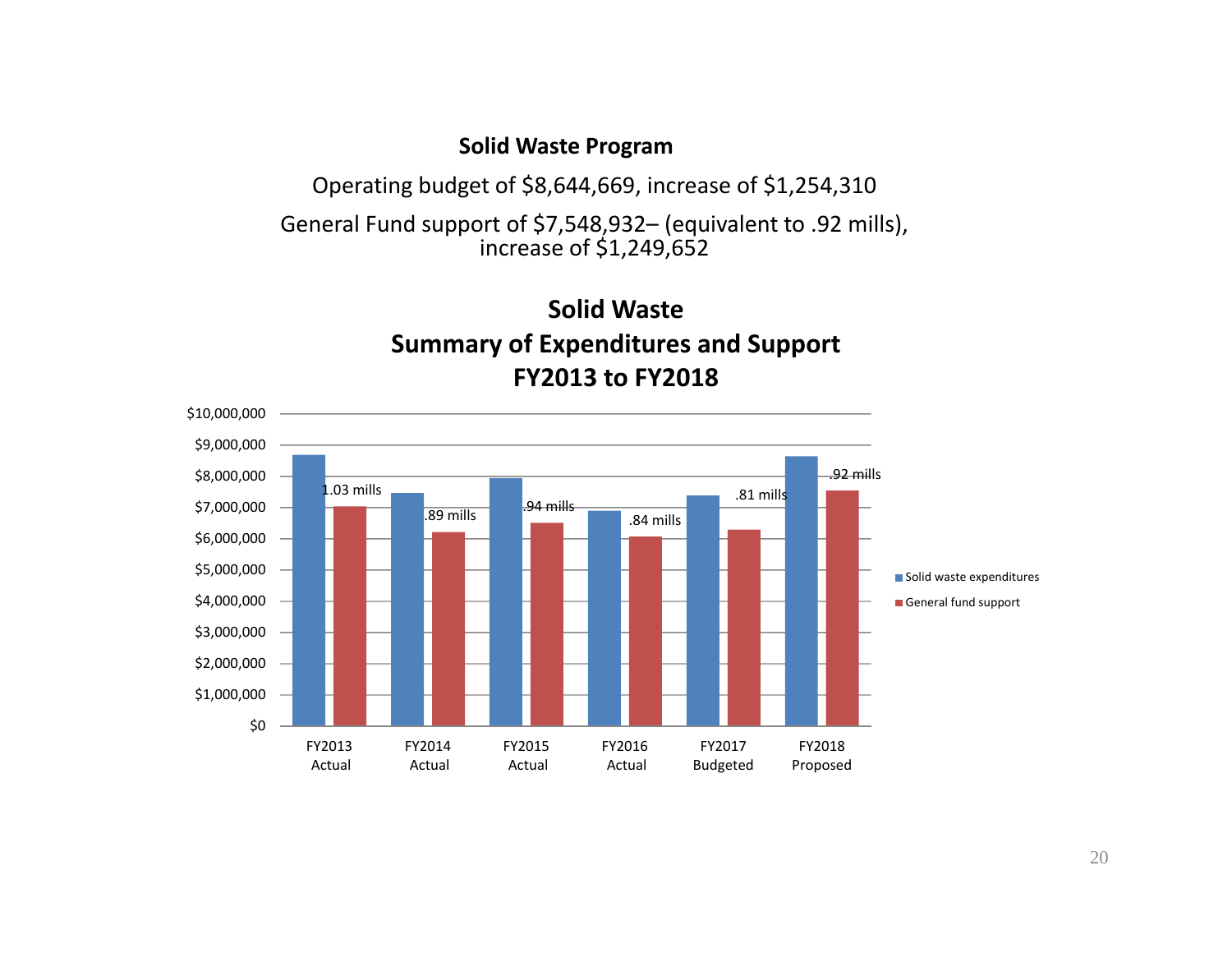# **Service Areas**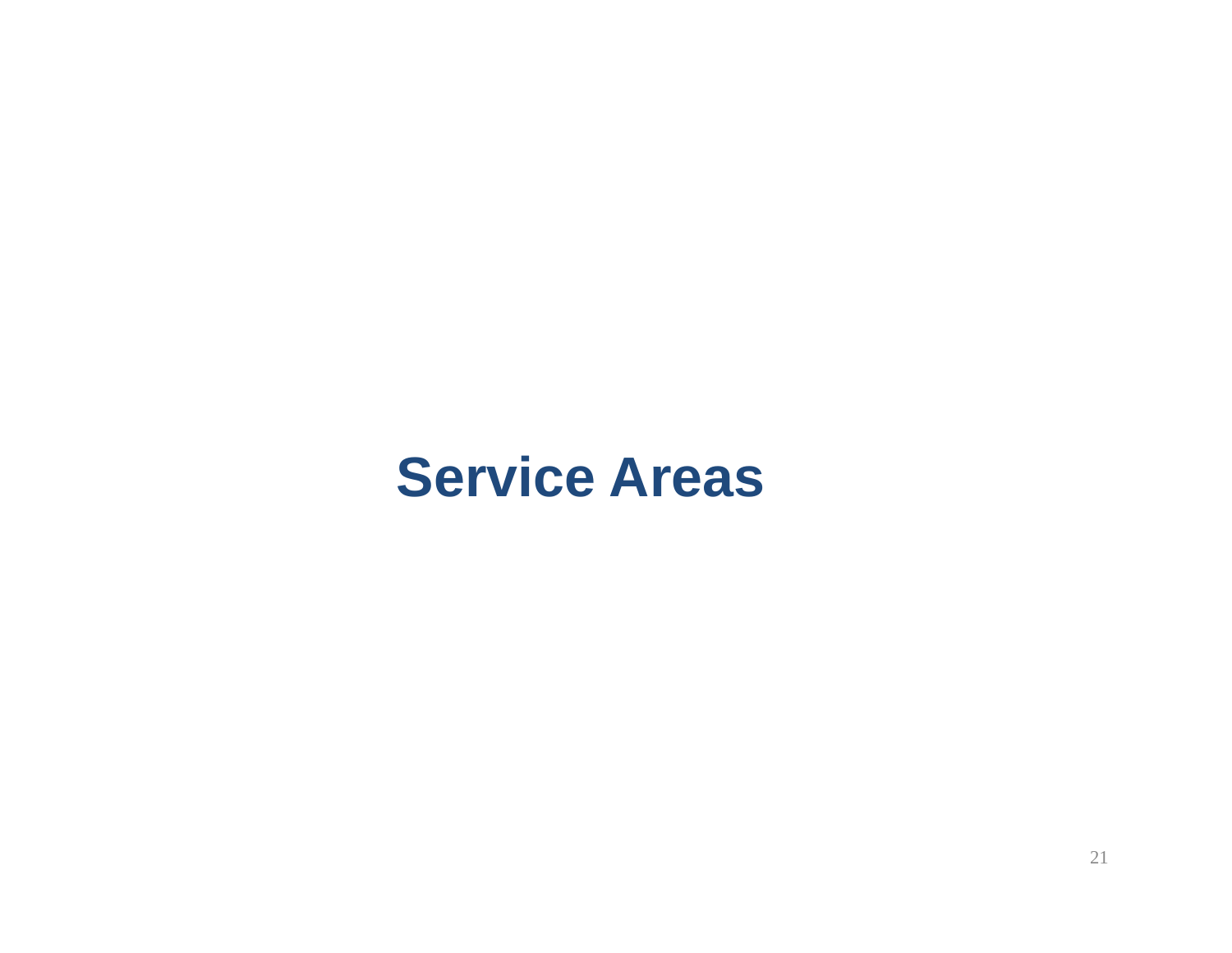#### **Comparison of FY2018 Proposed Budget and FY2017 Approved budget**

|                        | <b>FY2017</b> | <b>FY2018</b> | <b>Variance</b> | % change |
|------------------------|---------------|---------------|-----------------|----------|
| Nikiski Fire           | 5,739,331     | 7,710,593     | 1,971,262       | 34.35%   |
| <b>Bear Creek</b>      | 552,844       | 575,001       | 22,157          | 4.01%    |
| <b>Anchor Pt</b>       | 1,144,587     | 1,179,710     | 35,123          | 3.07%    |
| <b>CES</b>             | 8,207,177     | 8,894,663     | 587,486         | 7.16%    |
| <b>CPEMS</b>           | 6,329         | 6,704         | 375             | 5.93%    |
| <b>KESA</b>            | 1,039,338     | 1,067,783     | 28,445          | 2.74%    |
| <b>Flood Service</b>   | 329,824       | 345,306       | 15,482          | 4.69%    |
| 911                    | 2,431,295     | 2,454,064     | 22,769          | .94%     |
| <b>North Pen Rec</b>   | 2,088,256     | 2,217,134     | 128,878         | 6.17%    |
| Seldovia Rec           | 55,015        | 61,767        | 2,950           | 5.67%    |
| <b>Roads</b>           | 8,051,906     | 8,351,911     | 469,691         | 6.19%    |
| <b>KPC</b>             | 779,958       | 823,804       | 43,846          | 5.62%    |
| <b>Land Trust</b>      | 904,184       | 893,663       | (10, 521)       | (1.16%)  |
| <b>Nikiski Seniors</b> | 361,679       | 387,145       | 25,466          | 7.04%    |
| <b>Solid Waste</b>     | 7,390,359     | 8,644,669     | 1,254,310       | 16.97%   |
| <b>CPGH</b>            | 7,732,105     | 7,657,508     | (74, 597)       | (.96%)   |
| <b>SPH</b>             | 3,720,283     | 4,247,708     | 527,425         | 14.18%   |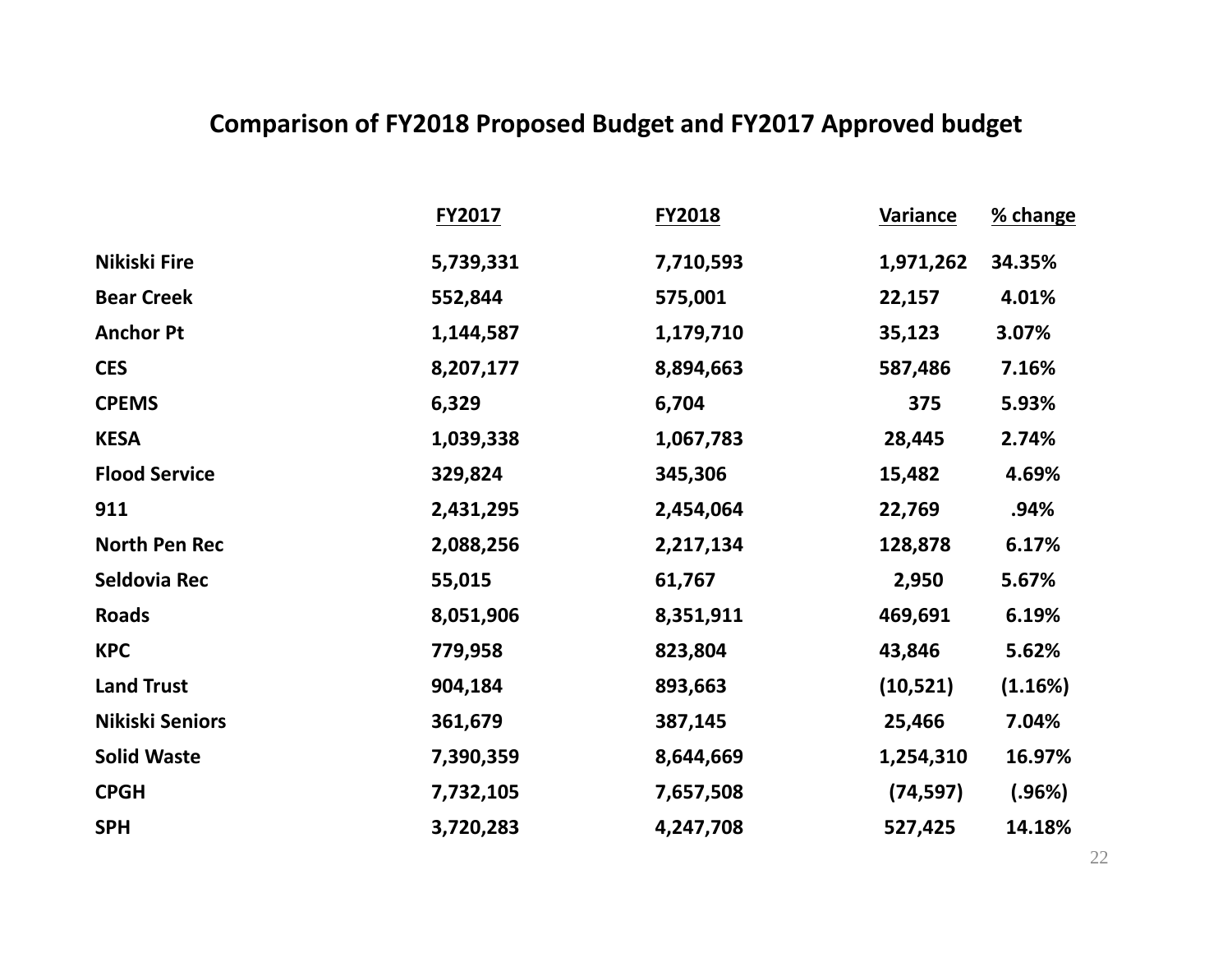| 1.30<br>45.00<br>46.30<br>21.00<br>0.75<br>1.00<br>37.50<br>2.00<br>10.70<br>0.75<br>14.25<br>8.00<br>5.00 | 1.30<br>1.30<br>45.00<br>44.00<br>46.30<br>45.30<br>21.00<br>20.00<br>1.50<br>1.50<br>1.00<br>2.50<br>37.50<br>38.50<br>3.00<br>3.50<br>10.70<br>11.25<br>0.75<br>0.75<br>14.25<br>14.25<br>8.00<br>8.00<br>5.00<br>5.00 | 1.30<br>45.00<br>46.30<br>20.00<br>1.50<br>2.50<br>42.00<br>3.50<br>11.25<br>0.75<br>14.65<br>8.00<br>5.00 | 1.30<br>45.00<br>46.30<br>20.00<br>1.50<br>2.50<br>42.00<br>4.00<br>11.75<br>0.75<br>14.65<br>8.00 | 1.30<br>45.00<br>46.30<br>20.75<br>1.50<br>3.50<br>41.00<br>4.00<br>12.25<br>0.75<br>14.65<br>8.00 | 1.30<br>45.00<br>46.30<br>21.75<br>1.50<br>4.00<br>39.00<br>4.00<br>12.50<br>0.75<br>14.65<br>8.00 | 1.30<br>45.00<br>46.30<br>21.75<br>1.50<br>4.00<br>41.00<br>4.00<br>12.50<br>0.75<br>14.65 | 1.30<br>45.00<br>46.30<br>21.75<br>1.50<br>4.00<br>41.00<br>4.00<br>13.00<br>1.50<br>14.65<br>8.00 | 0.00<br>1.00<br>1.00<br>$-1.25$<br>1.10<br>3.00<br>7.50<br>3.25<br>4.30<br>0.75<br>1.40<br>1.00 |
|------------------------------------------------------------------------------------------------------------|--------------------------------------------------------------------------------------------------------------------------------------------------------------------------------------------------------------------------|------------------------------------------------------------------------------------------------------------|----------------------------------------------------------------------------------------------------|----------------------------------------------------------------------------------------------------|----------------------------------------------------------------------------------------------------|--------------------------------------------------------------------------------------------|----------------------------------------------------------------------------------------------------|-------------------------------------------------------------------------------------------------|
|                                                                                                            |                                                                                                                                                                                                                          |                                                                                                            |                                                                                                    |                                                                                                    |                                                                                                    |                                                                                            |                                                                                                    |                                                                                                 |
|                                                                                                            |                                                                                                                                                                                                                          |                                                                                                            |                                                                                                    |                                                                                                    |                                                                                                    |                                                                                            |                                                                                                    |                                                                                                 |
|                                                                                                            |                                                                                                                                                                                                                          |                                                                                                            |                                                                                                    |                                                                                                    |                                                                                                    |                                                                                            |                                                                                                    |                                                                                                 |
|                                                                                                            |                                                                                                                                                                                                                          |                                                                                                            |                                                                                                    |                                                                                                    |                                                                                                    |                                                                                            |                                                                                                    |                                                                                                 |
|                                                                                                            |                                                                                                                                                                                                                          |                                                                                                            |                                                                                                    |                                                                                                    |                                                                                                    |                                                                                            |                                                                                                    |                                                                                                 |
|                                                                                                            |                                                                                                                                                                                                                          |                                                                                                            |                                                                                                    |                                                                                                    |                                                                                                    |                                                                                            |                                                                                                    |                                                                                                 |
|                                                                                                            |                                                                                                                                                                                                                          |                                                                                                            |                                                                                                    |                                                                                                    |                                                                                                    |                                                                                            |                                                                                                    |                                                                                                 |
|                                                                                                            |                                                                                                                                                                                                                          |                                                                                                            |                                                                                                    |                                                                                                    |                                                                                                    |                                                                                            |                                                                                                    |                                                                                                 |
|                                                                                                            |                                                                                                                                                                                                                          |                                                                                                            |                                                                                                    |                                                                                                    |                                                                                                    |                                                                                            |                                                                                                    |                                                                                                 |
|                                                                                                            |                                                                                                                                                                                                                          |                                                                                                            |                                                                                                    |                                                                                                    |                                                                                                    |                                                                                            |                                                                                                    |                                                                                                 |
|                                                                                                            |                                                                                                                                                                                                                          |                                                                                                            |                                                                                                    |                                                                                                    |                                                                                                    |                                                                                            |                                                                                                    |                                                                                                 |
|                                                                                                            |                                                                                                                                                                                                                          |                                                                                                            |                                                                                                    |                                                                                                    |                                                                                                    |                                                                                            |                                                                                                    |                                                                                                 |
|                                                                                                            |                                                                                                                                                                                                                          |                                                                                                            |                                                                                                    |                                                                                                    |                                                                                                    | 8.00                                                                                       |                                                                                                    |                                                                                                 |
|                                                                                                            |                                                                                                                                                                                                                          |                                                                                                            | 5.00                                                                                               | 5.00                                                                                               | 5.00                                                                                               | 5.00                                                                                       | 5.00                                                                                               | 0.00                                                                                            |
| $\overline{\phantom{a}}$                                                                                   | $\sim$<br>$\sim$                                                                                                                                                                                                         | $\overline{\phantom{a}}$                                                                                   | $\overline{\phantom{a}}$                                                                           | $\sim$                                                                                             | $\overline{\phantom{a}}$                                                                           | $\overline{\phantom{a}}$                                                                   | $\sim$                                                                                             | $-1.00$                                                                                         |
|                                                                                                            |                                                                                                                                                                                                                          |                                                                                                            |                                                                                                    |                                                                                                    |                                                                                                    |                                                                                            |                                                                                                    |                                                                                                 |
| 5.00                                                                                                       | 5.00<br>5.00                                                                                                                                                                                                             | 5.00                                                                                                       | 5.00                                                                                               | 5.00                                                                                               | 5.00                                                                                               | 5.00                                                                                       | 5.00                                                                                               | 0.75                                                                                            |
| 12.00                                                                                                      | 12.00<br>11.00                                                                                                                                                                                                           | 12.00                                                                                                      | 12.00                                                                                              | 12.00                                                                                              | 12.00                                                                                              | 10.50                                                                                      | 10.50                                                                                              | $-1.30$                                                                                         |
| 0.00                                                                                                       | 0.00<br>0.00                                                                                                                                                                                                             | 0.00                                                                                                       | 0.00                                                                                               | 0.00                                                                                               | 0.00                                                                                               | 0.00                                                                                       | 0.00                                                                                               | $-0.20$                                                                                         |
| 4.00                                                                                                       | 4.00<br>4.00                                                                                                                                                                                                             | 4.00                                                                                                       | 0.00                                                                                               | 0.00                                                                                               | 0.00                                                                                               | 0.00                                                                                       | 0.00                                                                                               | $-4.00$                                                                                         |
| 21.00                                                                                                      |                                                                                                                                                                                                                          | 21.00                                                                                                      | 17.00                                                                                              | 17.00                                                                                              | 17.00                                                                                              | 15.50                                                                                      | 15.50                                                                                              | (4.75)                                                                                          |
| 4.00                                                                                                       |                                                                                                                                                                                                                          | 4.00                                                                                                       | 4.00                                                                                               | 4.00                                                                                               | 4.00                                                                                               | 4.00                                                                                       | 4.00                                                                                               | $-0.60$                                                                                         |
| 172.25                                                                                                     |                                                                                                                                                                                                                          | 180.45                                                                                                     | 177.45                                                                                             | 178.70                                                                                             | 178.45                                                                                             | 178.95                                                                                     | 180.20                                                                                             | 15.70                                                                                           |
|                                                                                                            |                                                                                                                                                                                                                          | 21.00<br>4.00<br>174.00<br>174.55                                                                          | 20.00<br>4.00                                                                                      |                                                                                                    |                                                                                                    |                                                                                            |                                                                                                    |                                                                                                 |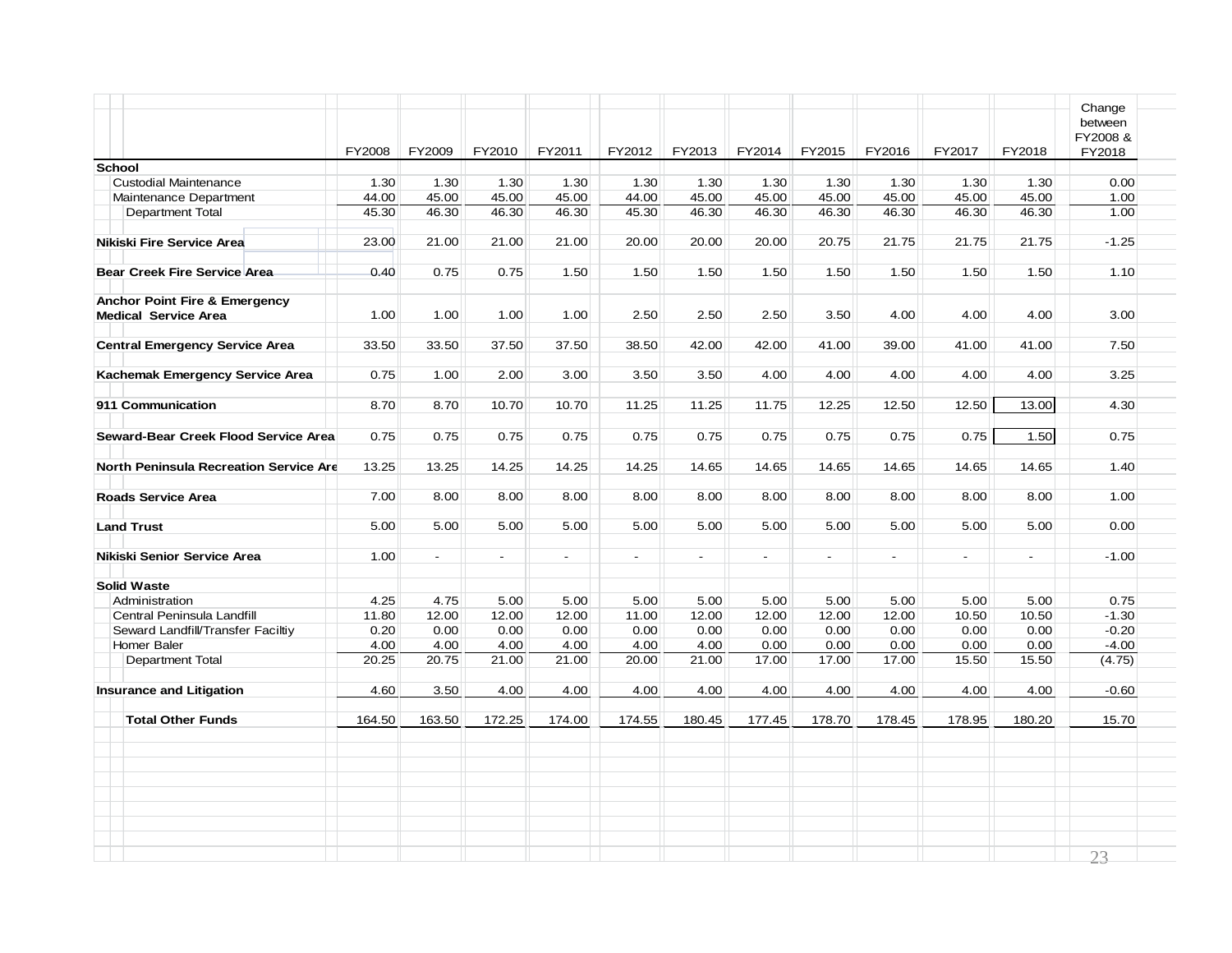### Nikiski Fire Service Area, pages 151-158 & 326

- $\bullet$ Mill rate of 2.70, reduction of .10 mill from FY2017
- $\bullet$ Assessed values down \$20M, oil & gas down \$60M,
- $\bullet$ Total expenditures up \$2.0 million;
- $\bullet$  Capital project appropriations total \$3,000,000; \$2,500,000 represents proposed new station
- $\bullet$  Fund balance above range, expected to be within range in the out years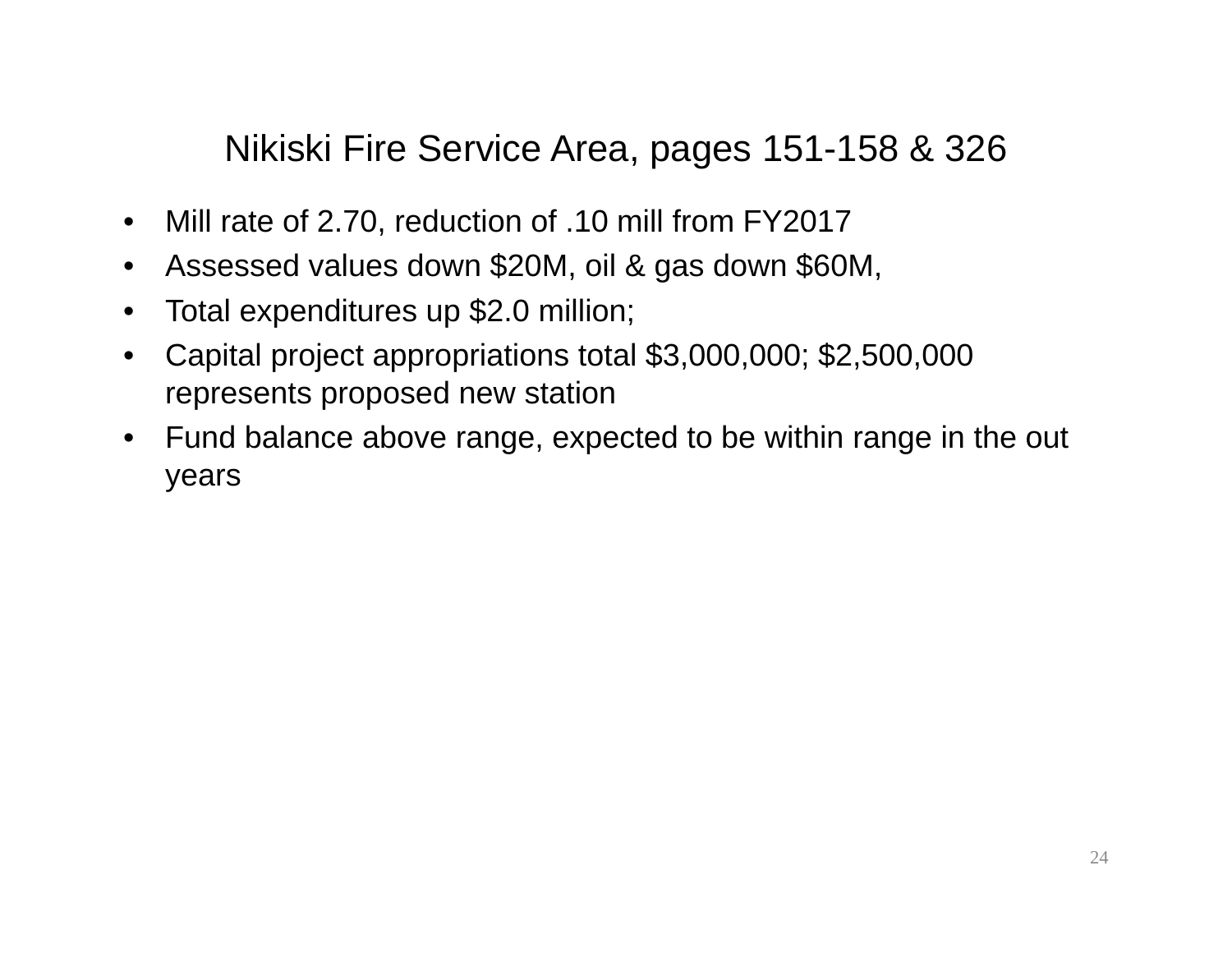**Nikiski Fire Service AreaUnreserved Fund Balance**

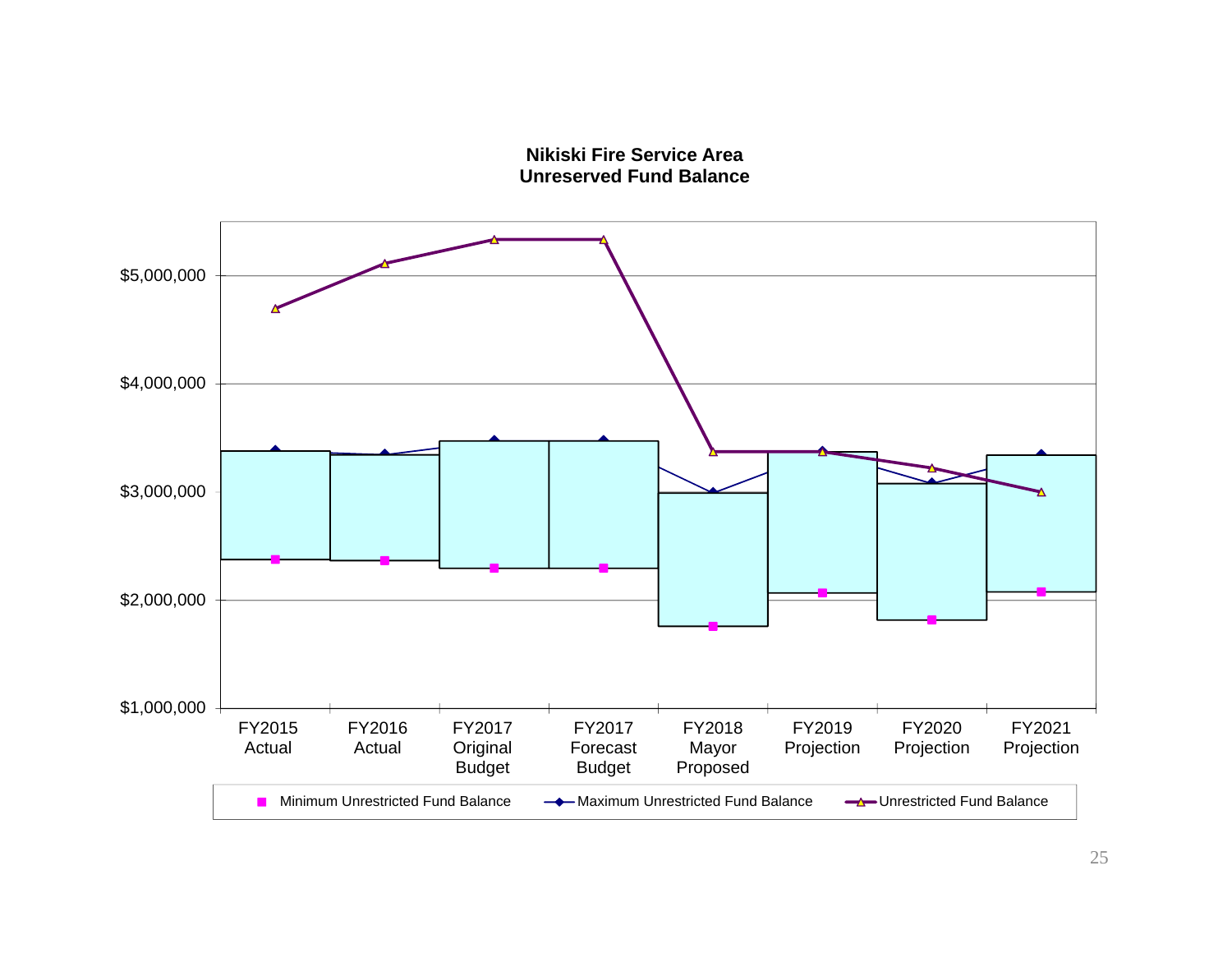### Bear Creek Fire, pages 159-166 & 327

- $\bullet$ Mill rate of 3.25
- $\bullet$ ISO rating decreased from 6 to 5
- $\bullet$ Purchase 10 sets of turnout gear \$21,556
- $\bullet$ Assessed values increased \$16M, revenues up \$53,000 to \$570,000.
- $\bullet$ No capital projects planned for FY2018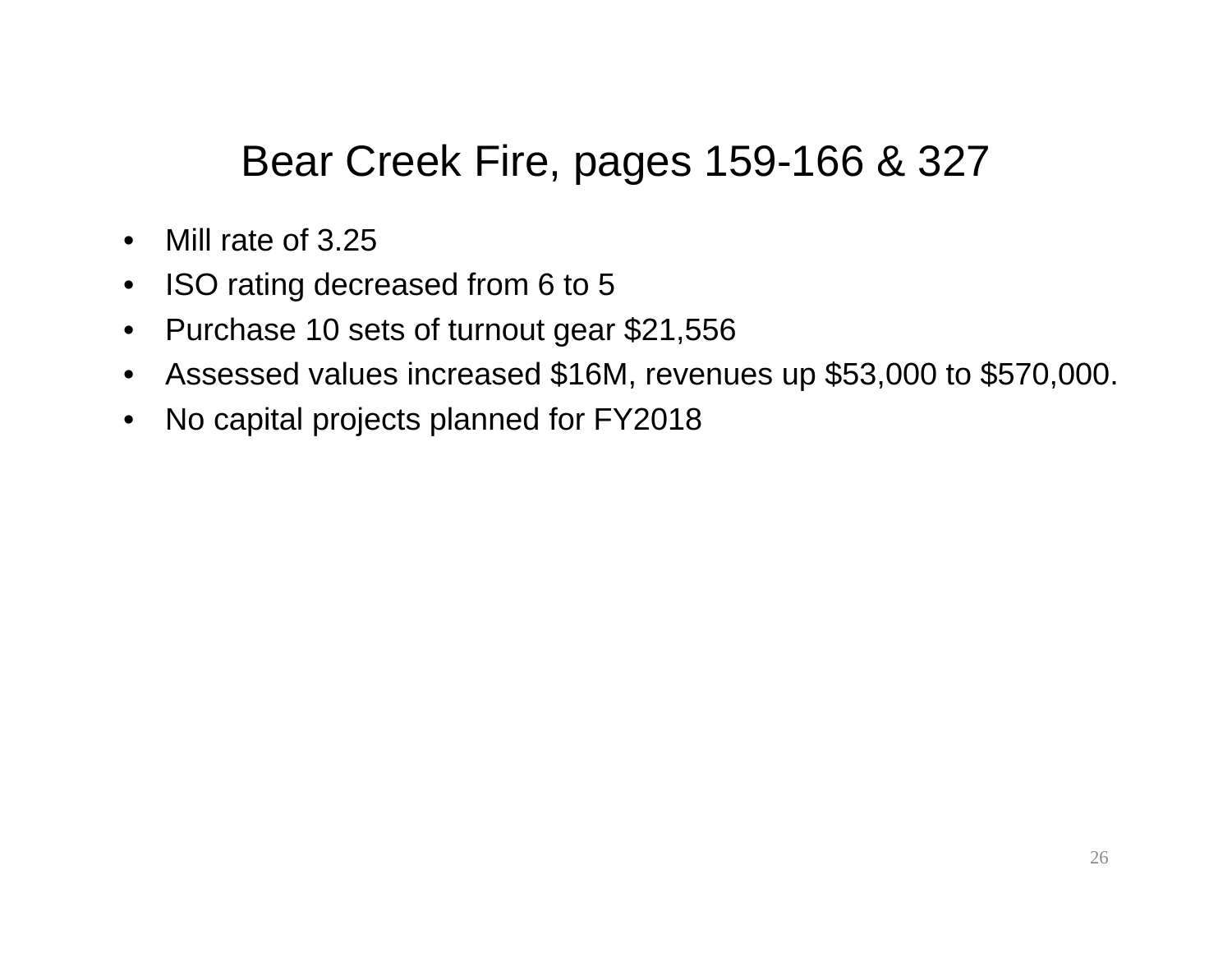#### **Bear Creek Fire Service AreaUnreserved Fund Balance**

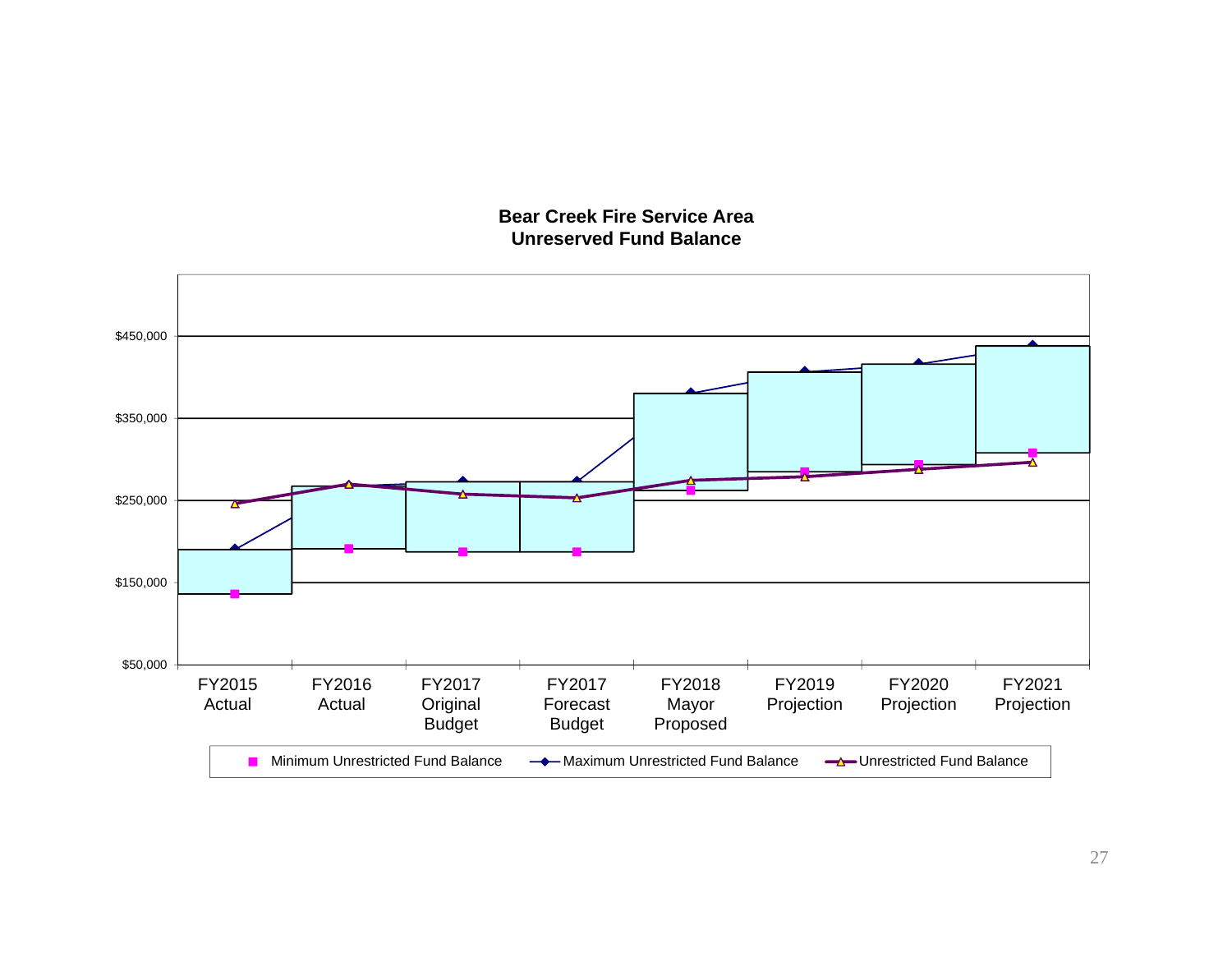## Anchor Point Fire and Emergency Medical Service Area, pages 167-173 & 328

- $\bullet$ Mill rate of 2.75
- • Assessed values up \$83M, oil & gas up \$64M, total revenue up \$227,000
- $\bullet$ Capital project scheduled totaling \$150,000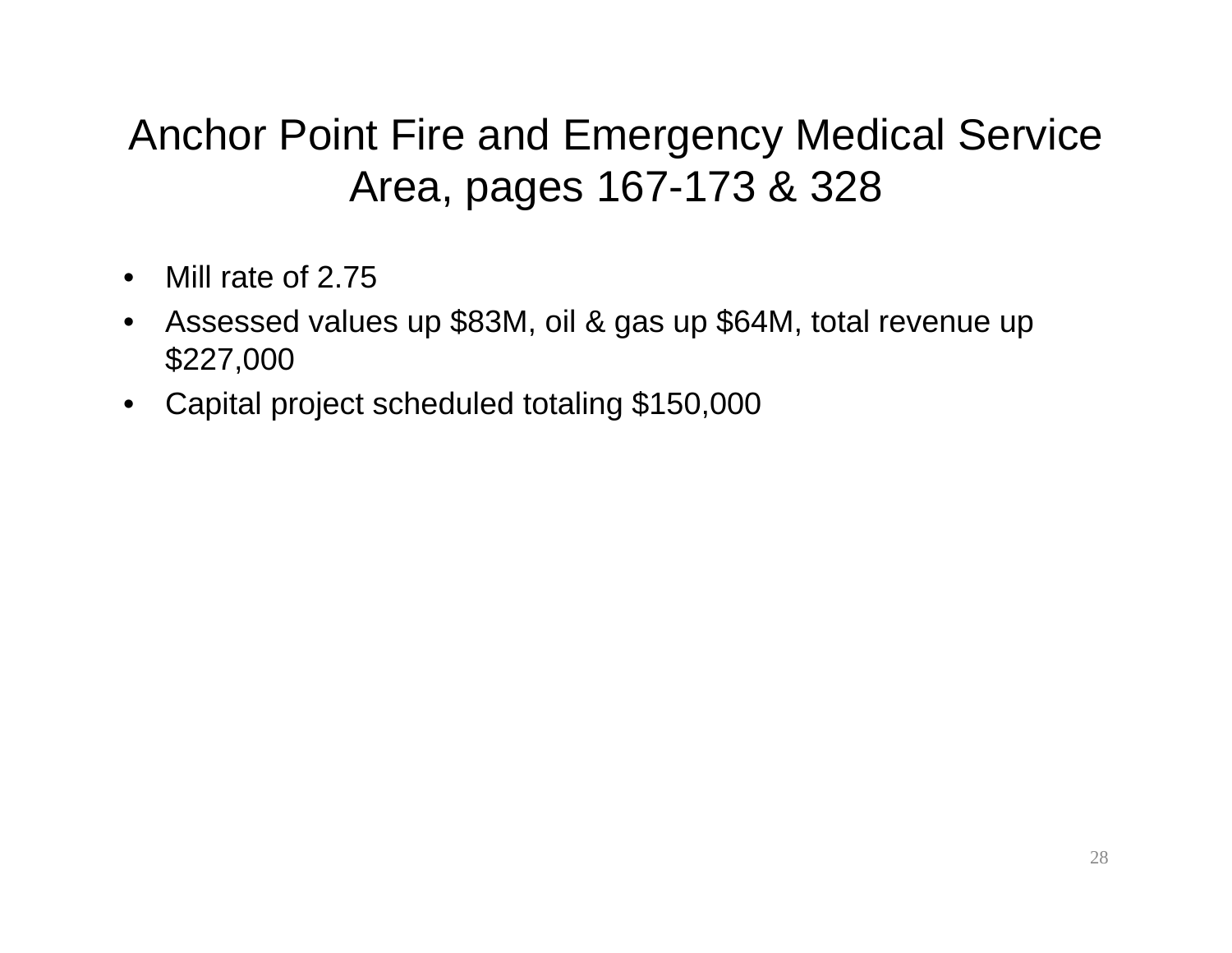#### **Anchor Point Fire and Emergency Medical Service Area Unreserved Fund Balance**

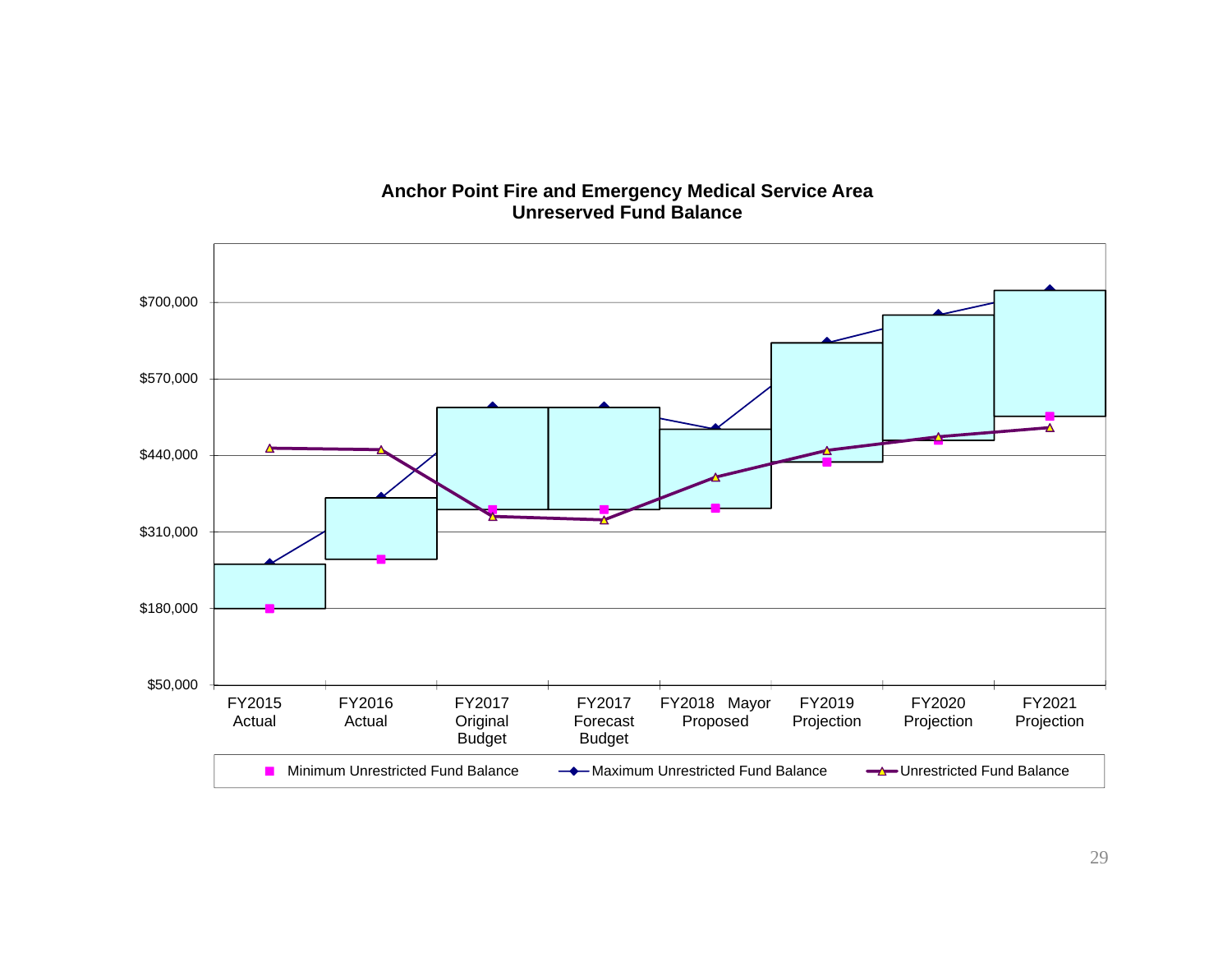## CES, pages 175-182 & 329

- $\bullet$ Mill rate of 2.60, decrease of .12 mills from FY2017.
- Assessed values up \$167M, total revenue up \$215,000
- $\bullet$ Expenditures increased \$685,000
- $\bullet$  Fund balance currently above range, expected to be within range in FY2020
- •Capital project appropriations of \$770,000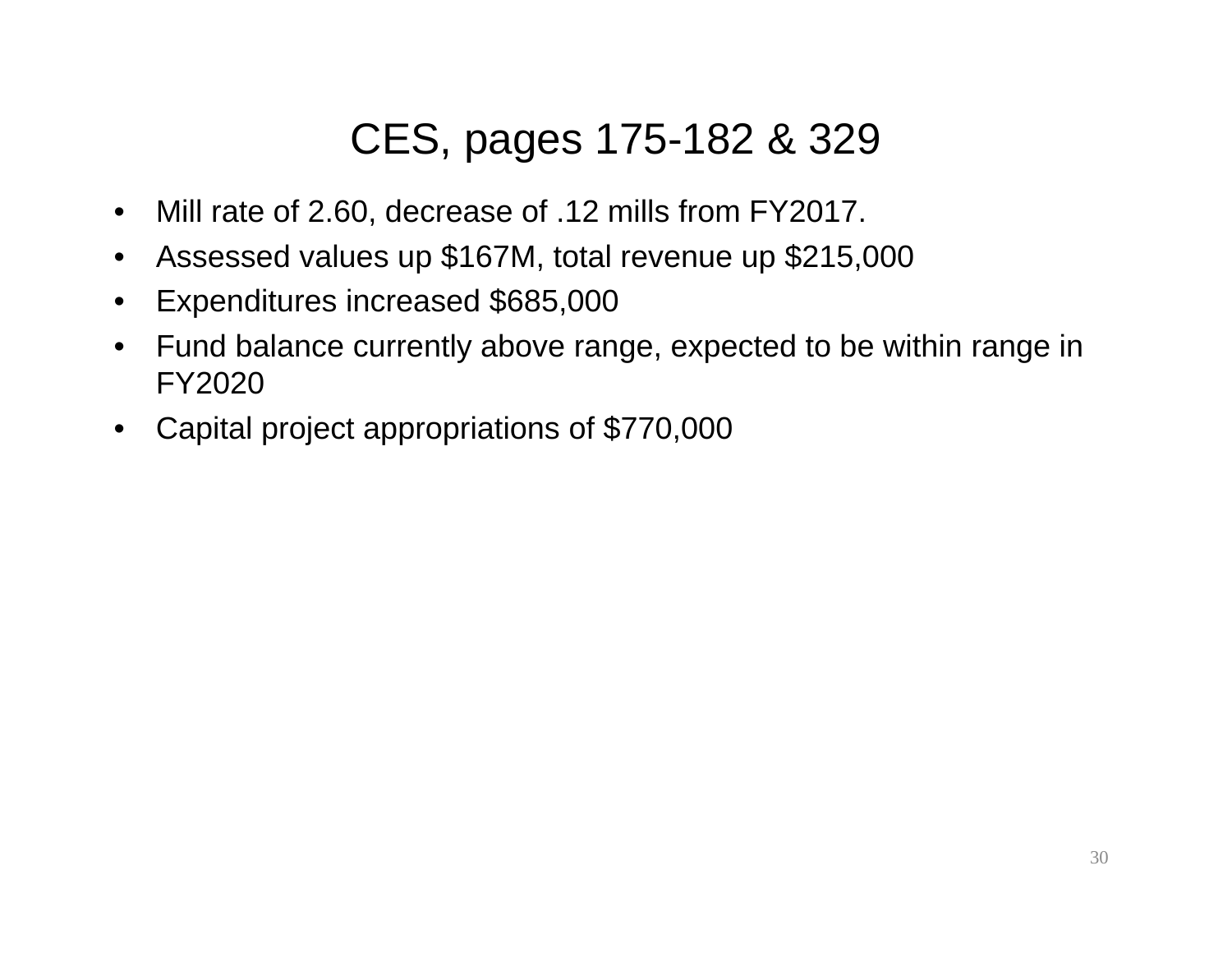#### **Central Emergency Services Unreserved Fund Balance**

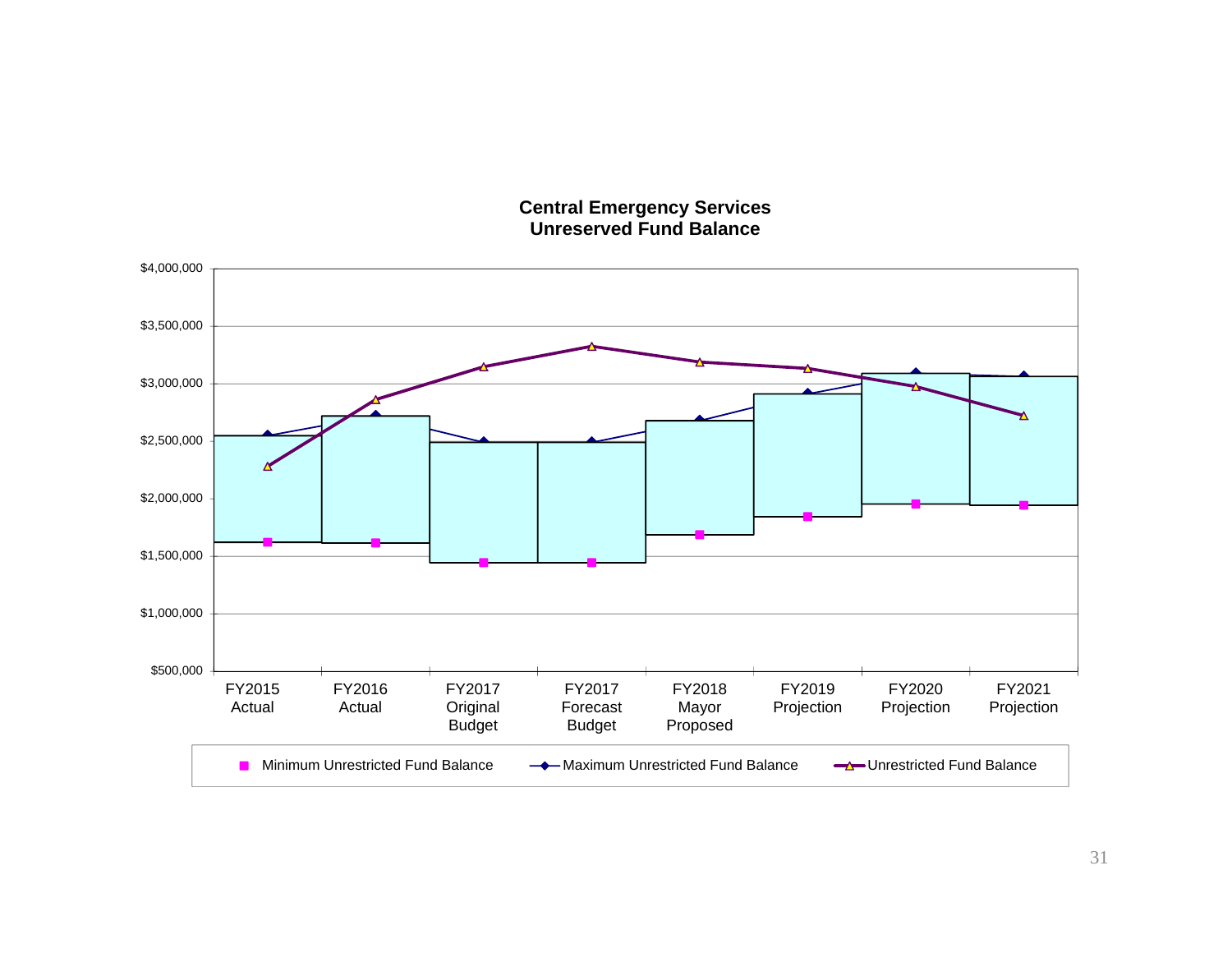### Kachemak Emergency Service Area pages 187-193 & 330

- $\bullet$ Mill rate of 2.60
- $\bullet$ Assessed values increased \$77M from FY2017
- $\bullet$ Revenues up \$200,000
- $\bullet$ Expenditures up \$30,000
- $\bullet$  Increased in assessed values will allow the Service Area bring their fund balance within range and increase their capital fund contribution
- $\bullet$  Capital expenditures – none scheduled for current year, new tanker with estimated cost of \$350,000 scheduled for FY2019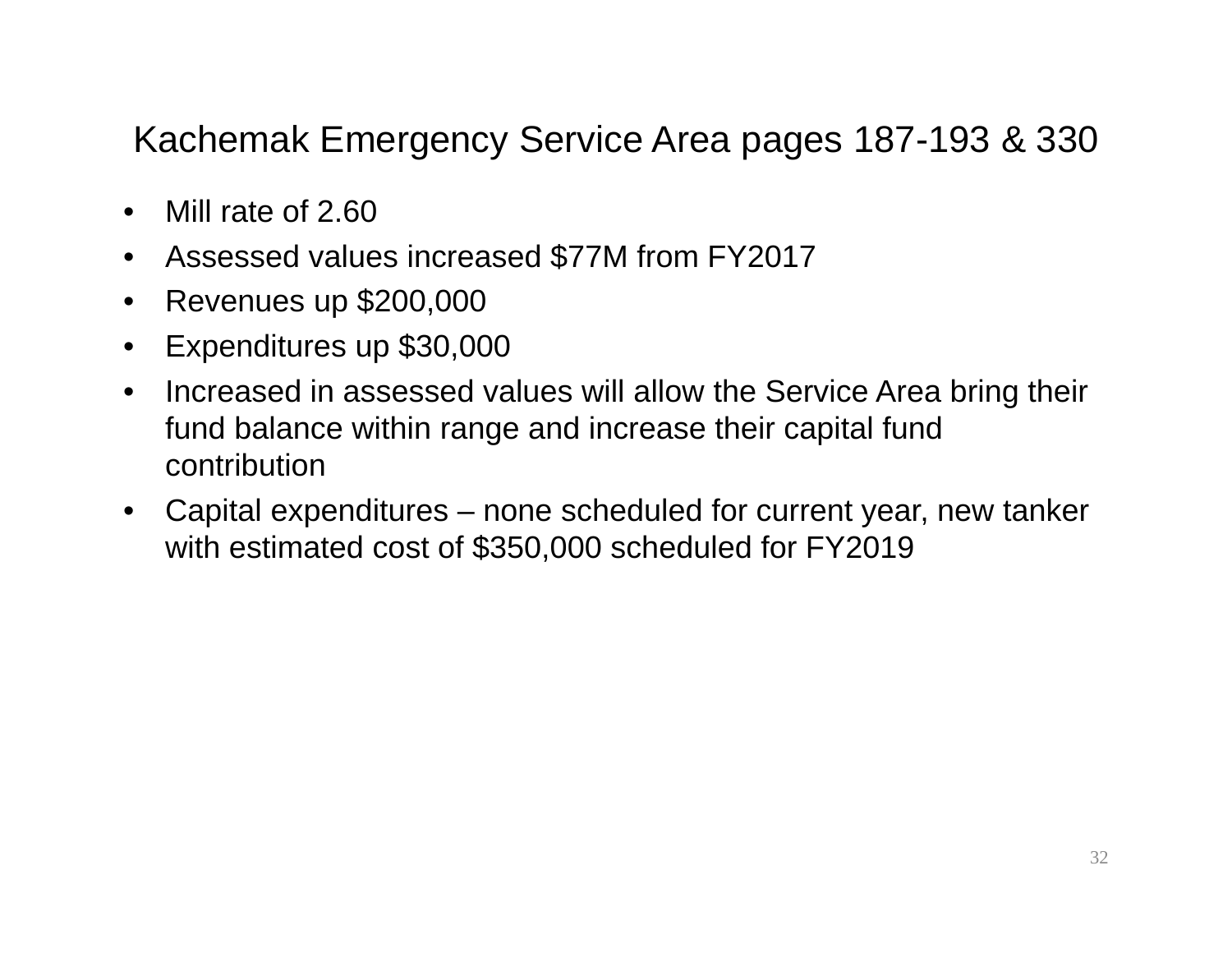#### **Kachemak Emergency Service Area Unreserved Fund Balance**

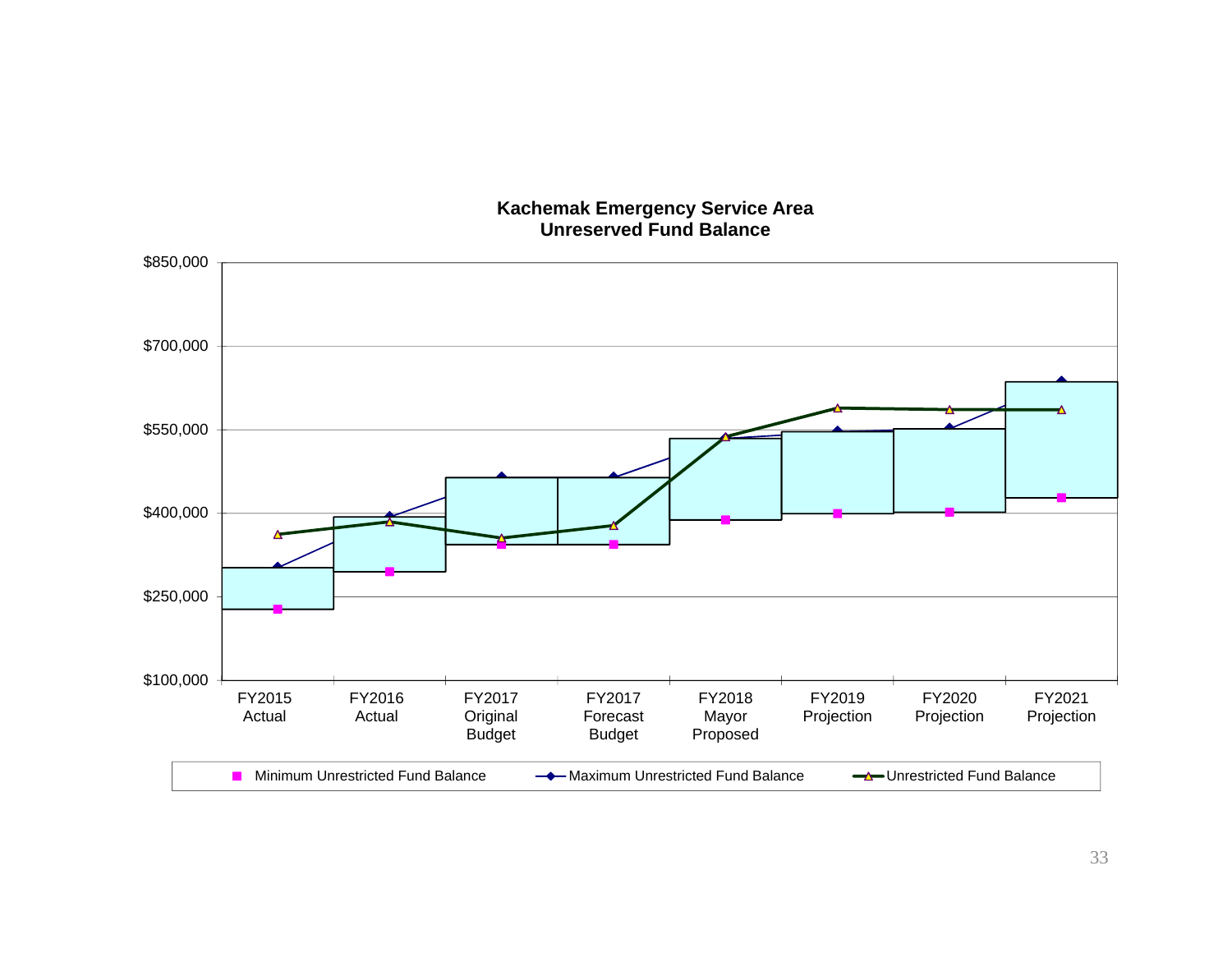### Seward Bear Creek Flood Service Area, pages 195-200

- $\bullet$ Mill rate .75 mills
- $\bullet$ Assessed values up \$44M, total revenues \$375,000, up \$35,000
- $\bullet$ Total expenditures \$345,000
- $\bullet$  Provide planning, protection and mitigation services to reduce the risk of flood damage to private and public property
- $\bullet$ Increase staff from .75 FTE to 1.5 FTE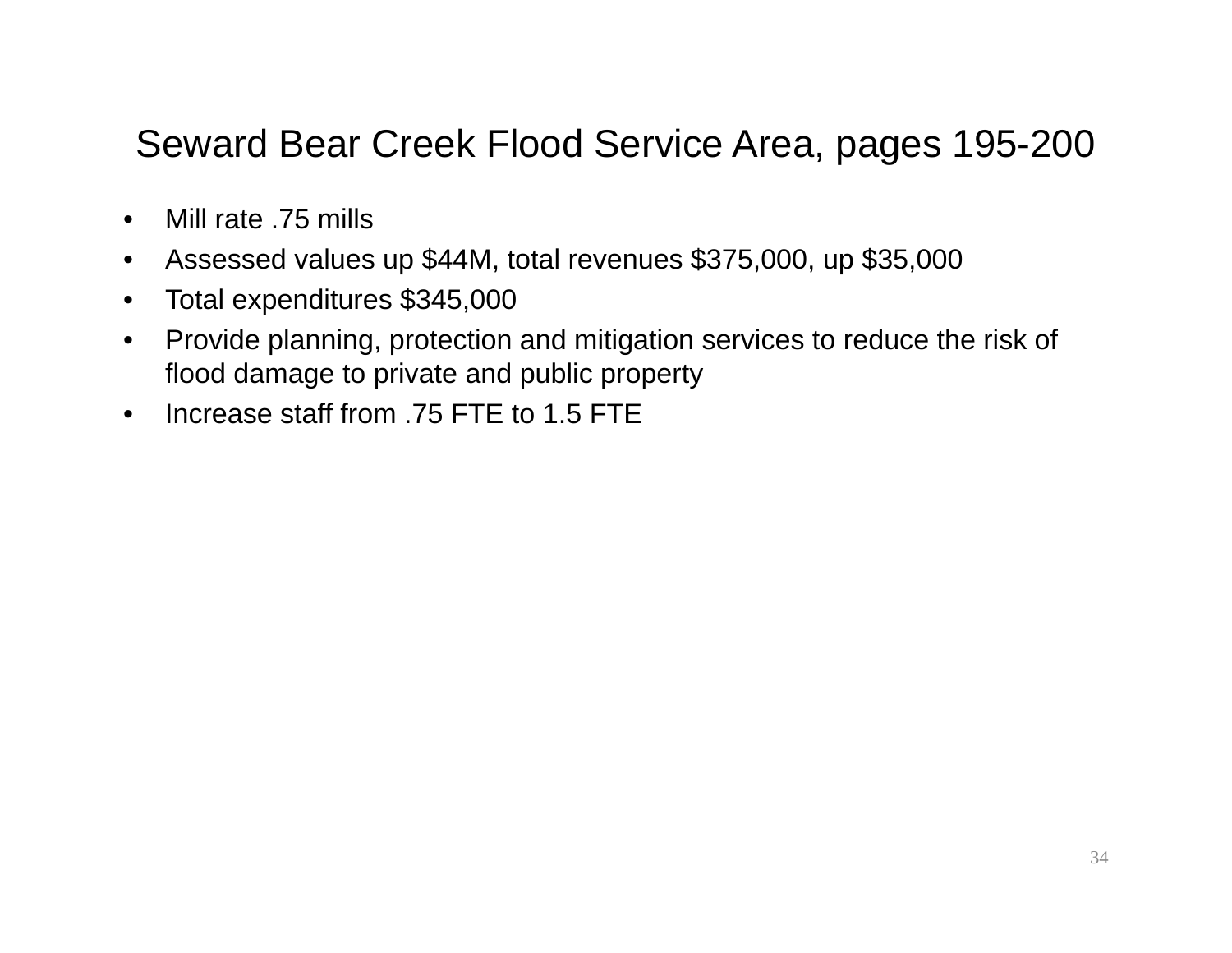#### **Seward Bear Creek Flood Service AreaUnreserved Fund Balance**

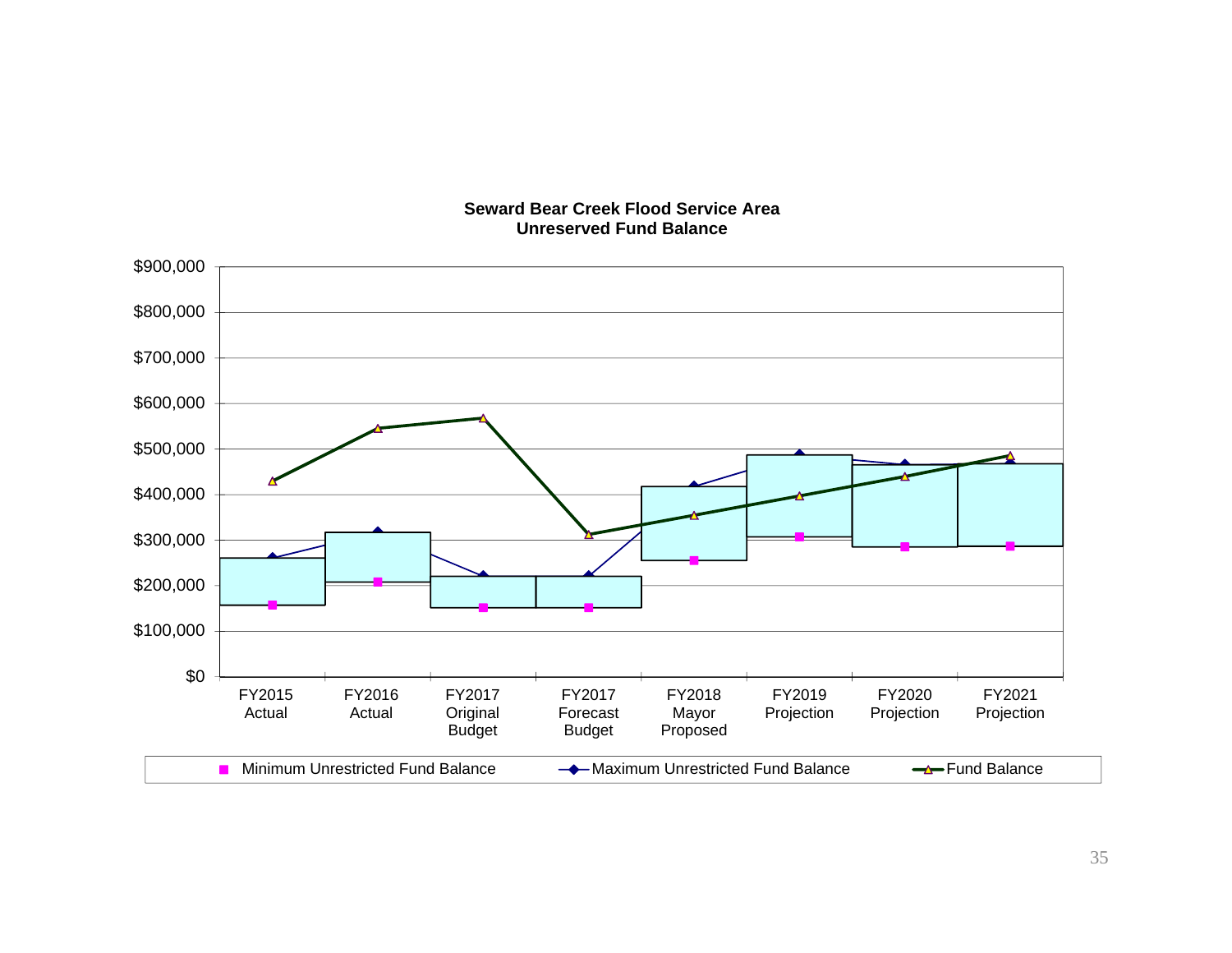## E-911, pages 202-207

- The Soldotna Public Safety Communication Center (SPSCC) handles all 911 calls on the Kenai Peninsula and all calls south of McHugh Creek on the Seward Highway including, Indian, Portage (excluding Girdwood Proper effective October 2016).
- Funding provided by:
	- e-911 surcharge
	- City of Soldotna
	- Service areas
	- General Fund
- FY2018 budget includes purchase of 2 backup workstations \$39,519.
- $\bullet$  Annual payments to equipment replacement fund \$53,527, reduction from prior year due to grants received for purchase of equipment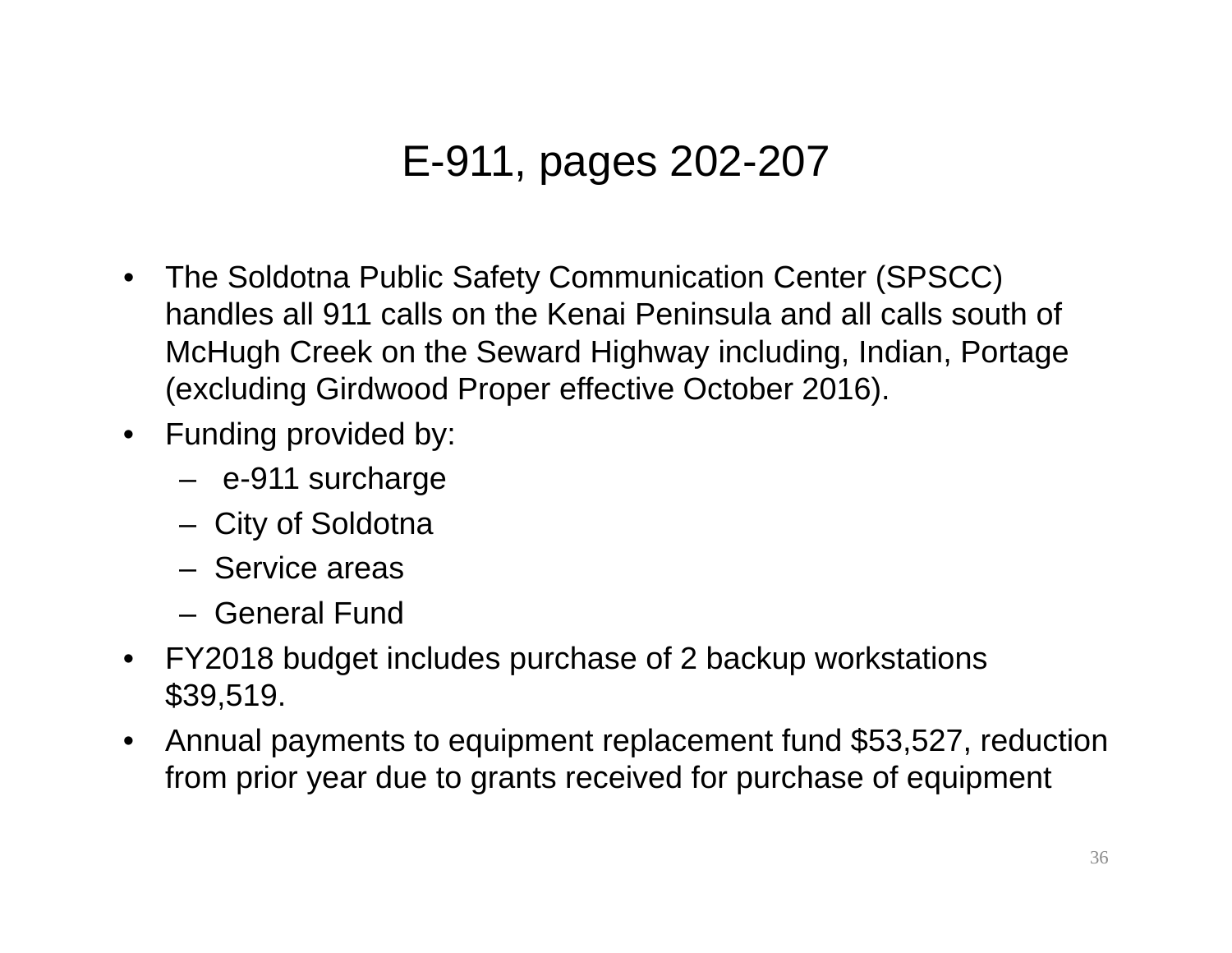### Road Service Area, pages 225-239 & 332

- • Three funds
	- Fund 236, Maintenance and Operations
	- Fund 237, Engineer's Estimate Fund \$50k
	- Fund 238, RIAD Match Fund \$500k
- •Mill rate of 1.40
- $\bullet$ Assessed value increase of \$300M, revenue increased \$440,000
- $\bullet$  Expenditures up \$350,000
	- Increasing transfer to capital projects by \$250,000 to \$1,750,00, needed to support capital plan due to reduction in State grants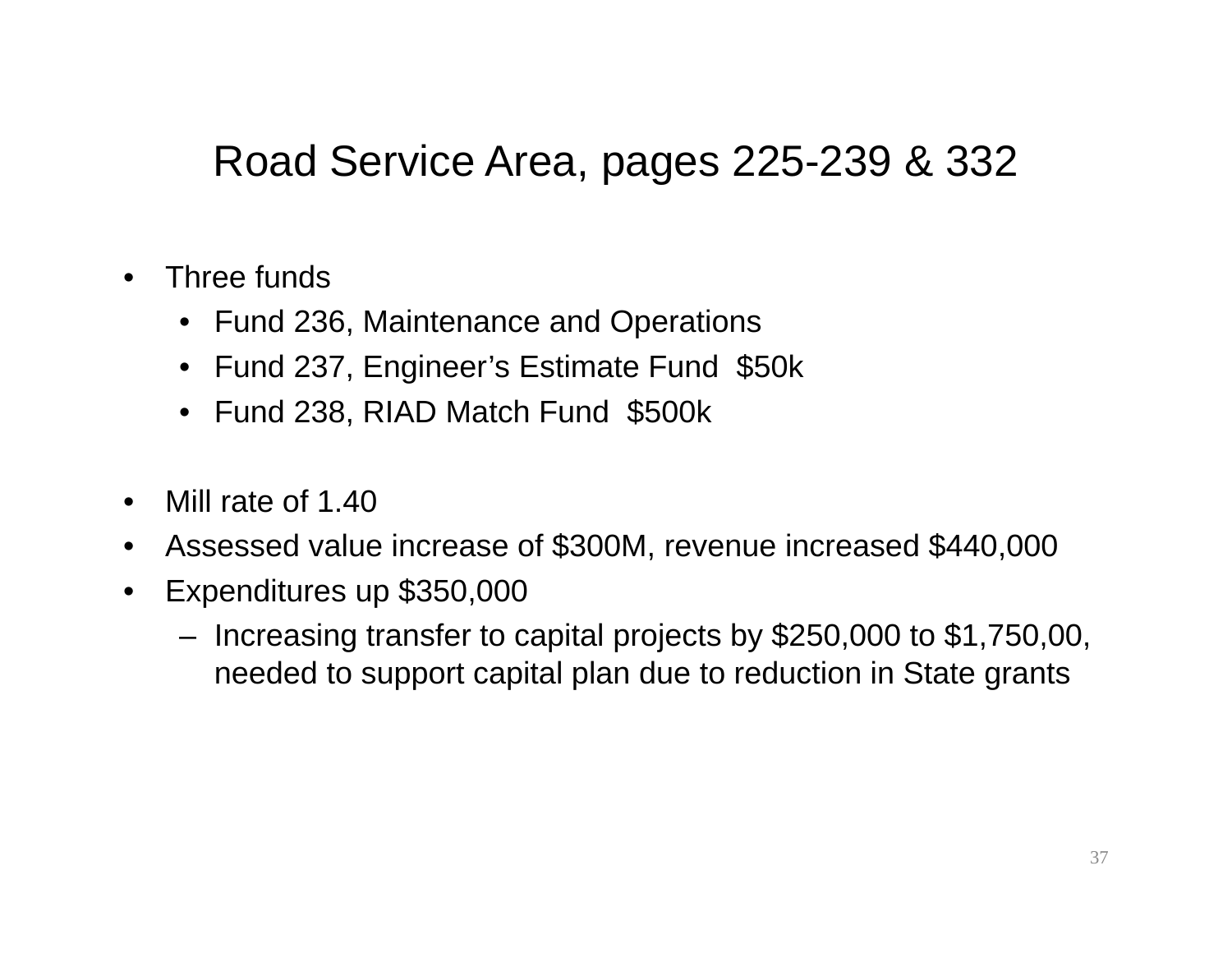

**Road Service Area**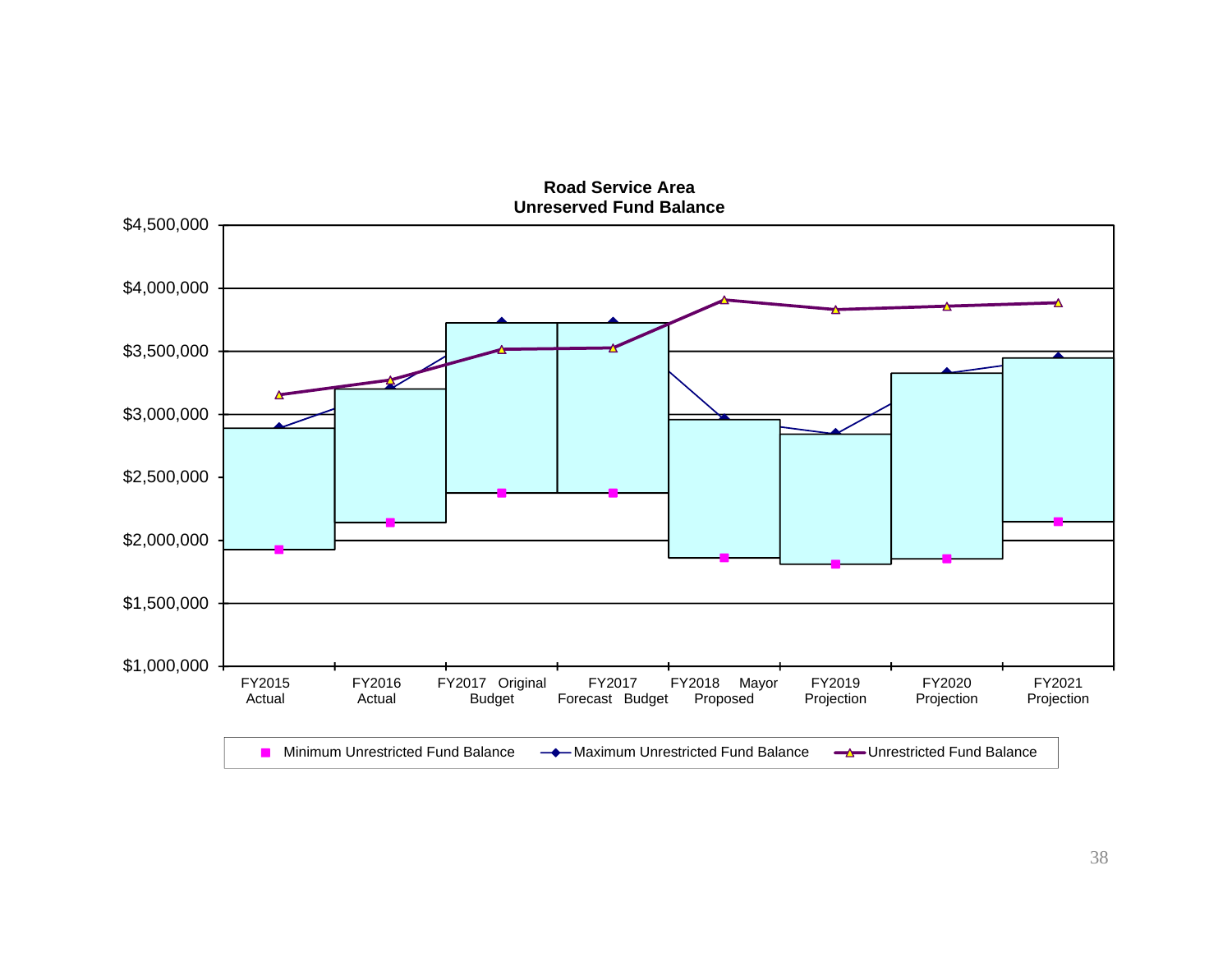## North Peninsula Recreation Service Area, pages 211-217 & 331

- $\bullet$ Mill rate of 1.00
- $\bullet$ Assessed value decrease of \$15M, revenue increased \$229,000
- $\bullet$  Expenditures up \$124,000
	- Increasing transfer to capital projects by \$100,000, needed to support capital plan including new projects
- $\bullet$ Capital project appropriations of \$425,000
- $\bullet$ Fund balance above range, should be in range in FY2021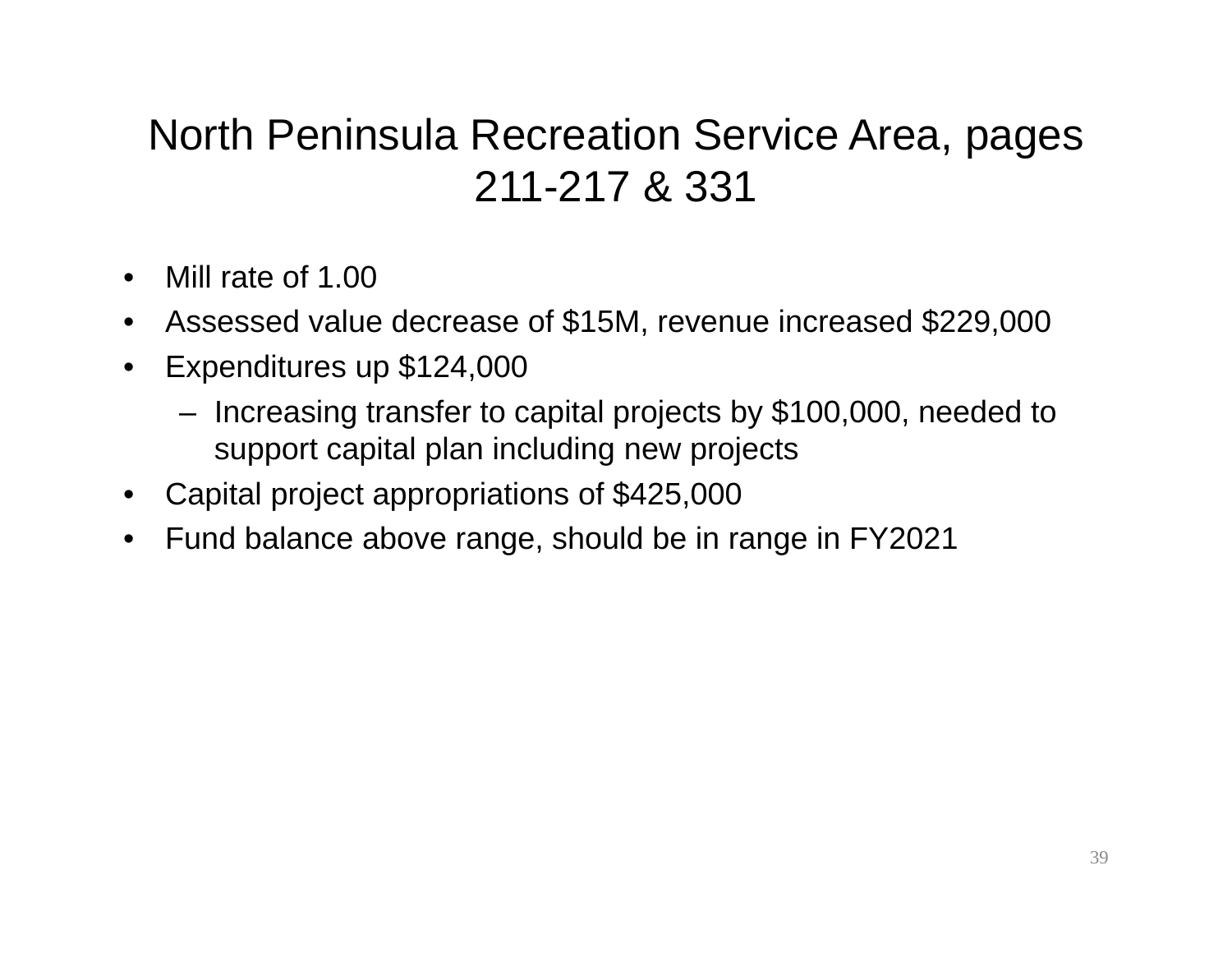

#### **North Penninsula Recreation Unreserved Fund Balance**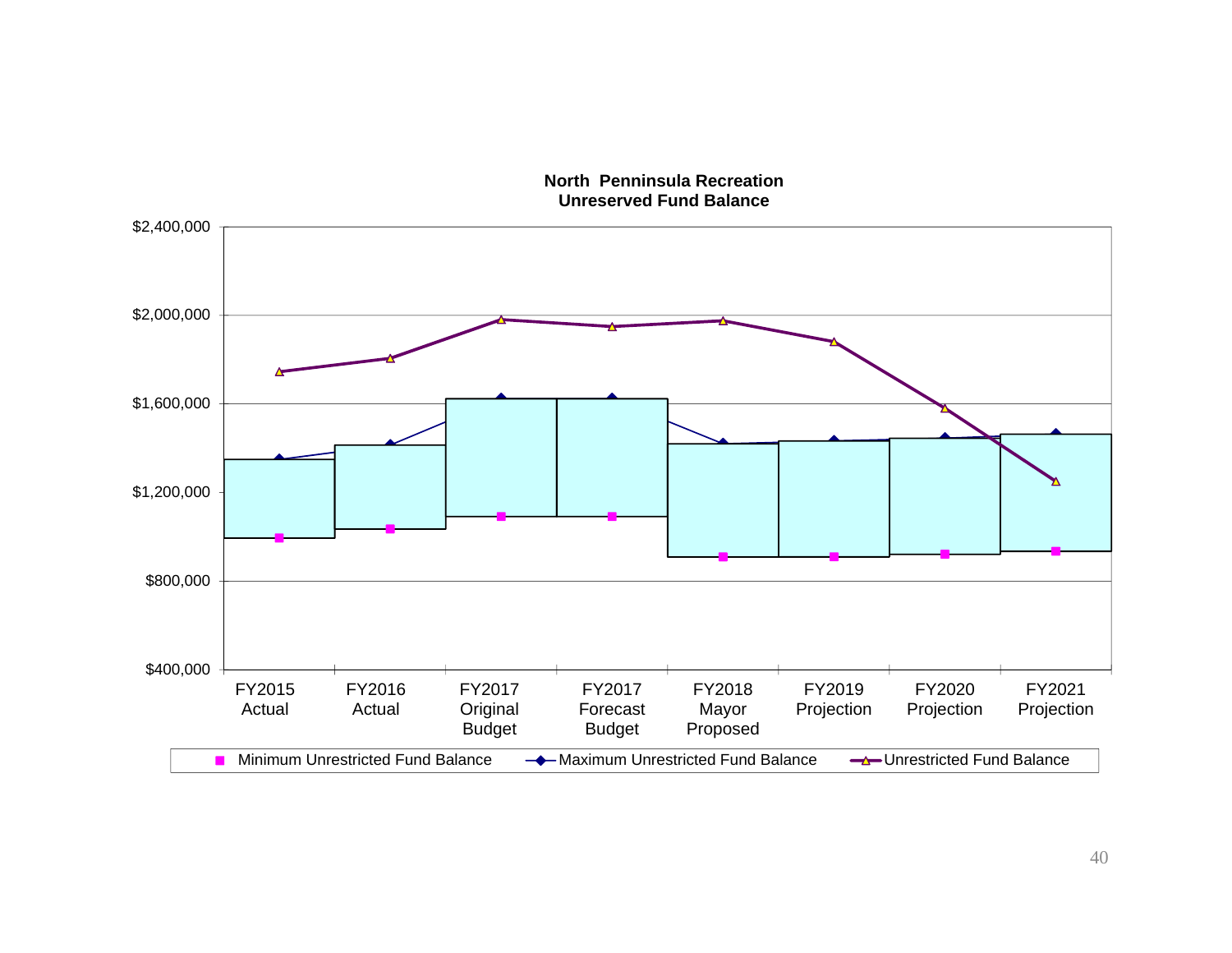## Seldovia Recreational Service Area, pages 219- 224

- $\bullet$ Mill rate of .75
- $\bullet$ Provide year round recreational activities to the community
- $\bullet$ Expenditure budget of approximately \$60,000
- $\bullet$  Contract with the City of Seldovia for operations of the Sea Otter Community Center
- FY2018 objectives
	- Upgrade/replace outdated/broken furniture & equipment
	- Science lecture series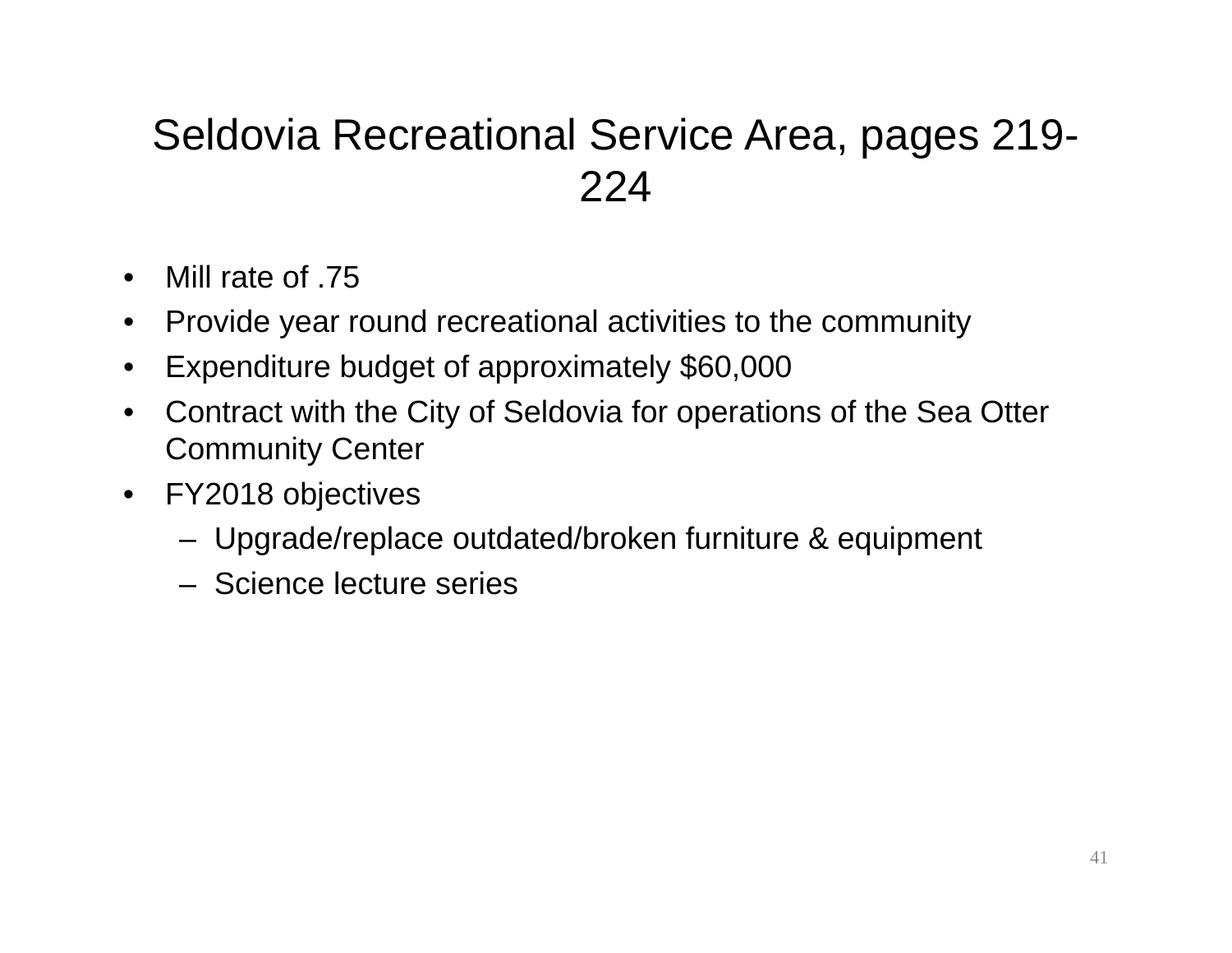![](_page_41_Figure_0.jpeg)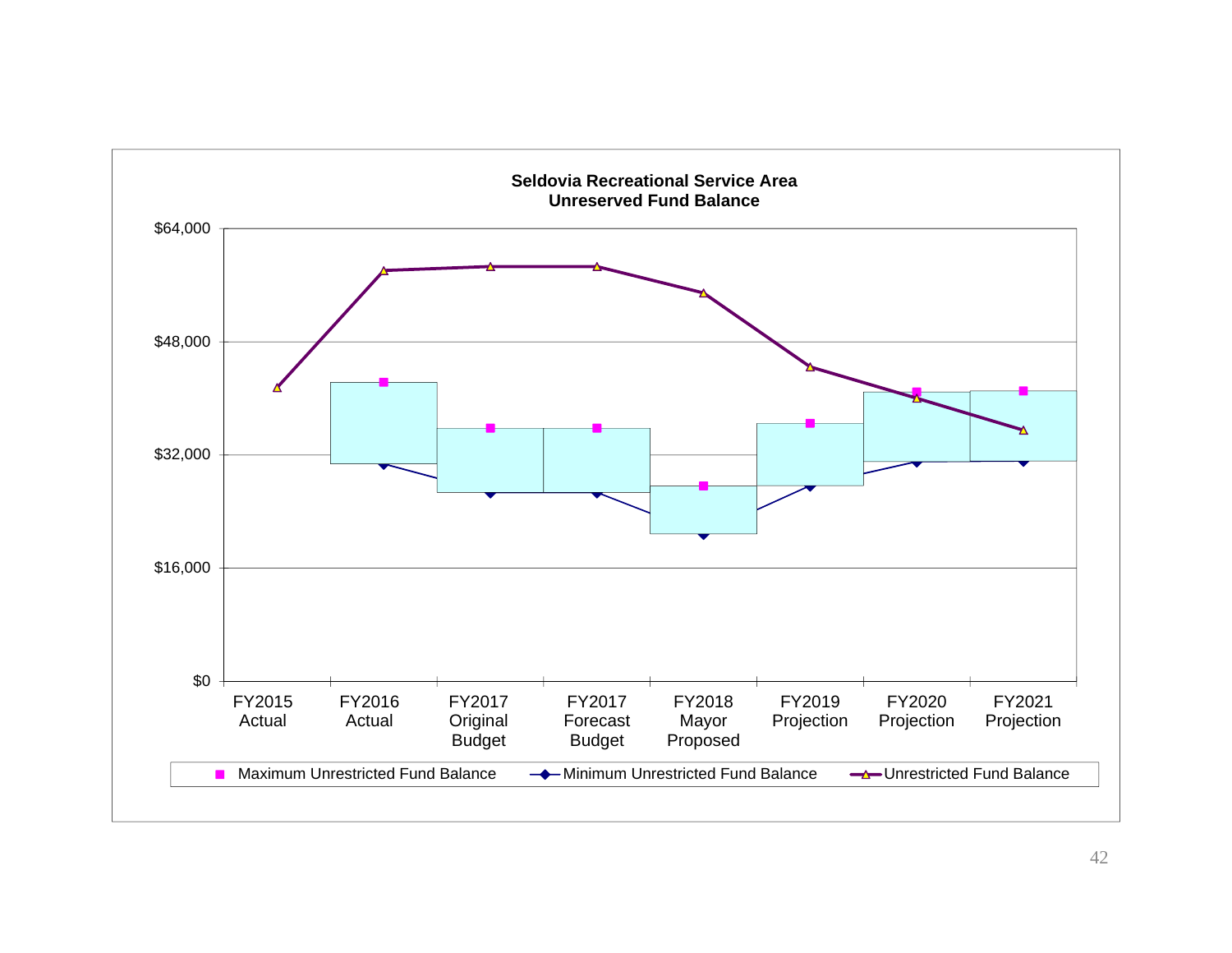## Nikiski Senior Service Area, pages 267-272

- $\bullet$ Mill rate of .20
- $\bullet$ Provide programs and services for seniors within the service area
- $\bullet$ Revenues of approximately \$415,000
- $\bullet$ Expenditure budget of approximately \$387,000
- FY2018 funding of \$362,145 for Nikiski Senior Citizens, Inc
- $\bullet$ FY2018 funding of \$25,000 for Tyonek Senior Citizen programs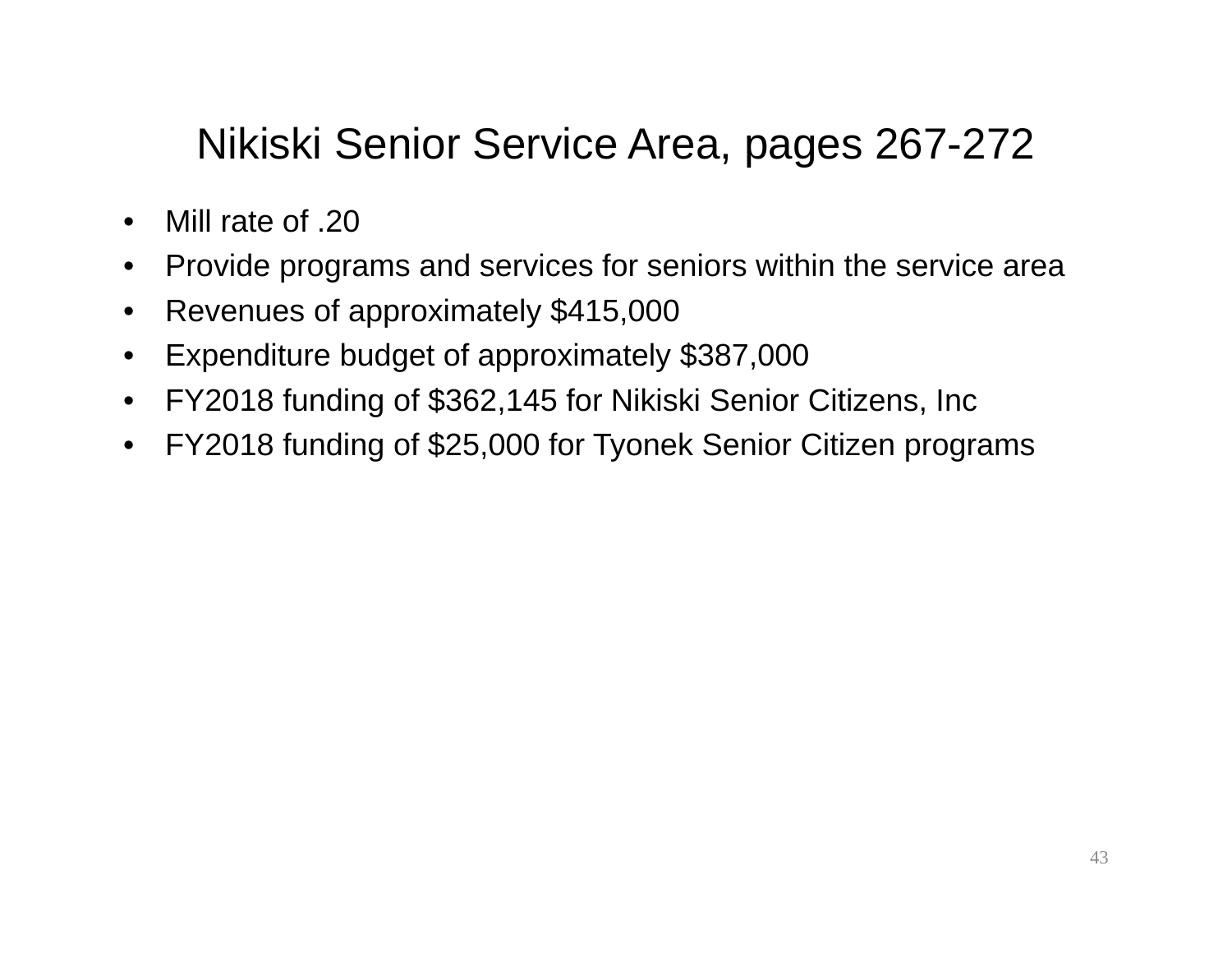#### **Nikiski Senior Service AreaUnreserved Fund Balance**

![](_page_43_Figure_1.jpeg)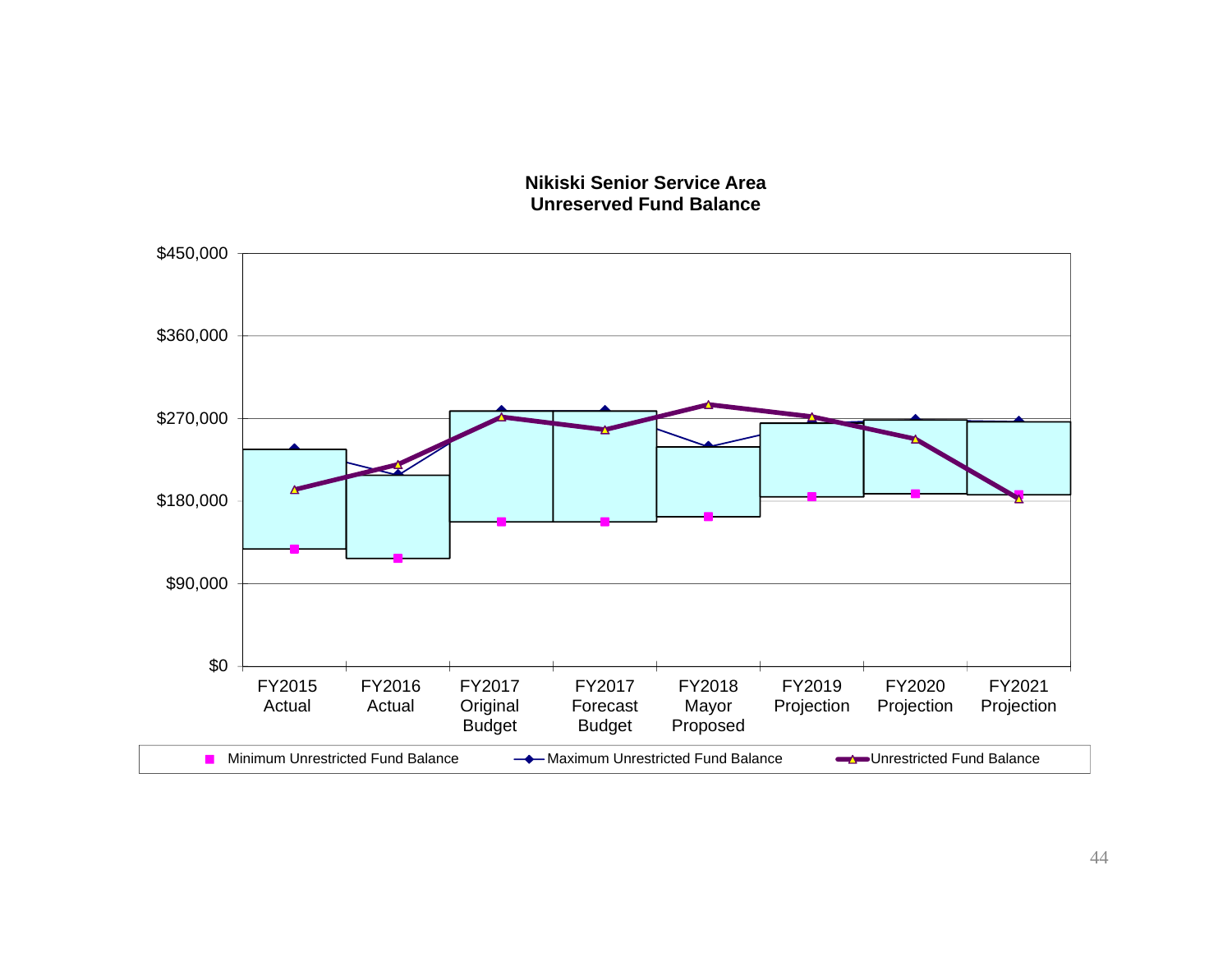## Central Kenai Peninsula Hospital Service Area, pages 297-301 & 333

- First service area created in the Borough
- $\bullet$ Mill rate of .01
- Expenditure budget of \$7,657,508
- Funding of \$7,593,508 provided by the hospital for:
	- Debt Service \$7,411,582
	- Insurance \$181,926
- Fund balance of \$2.4 million. Maintained to have cash on hand in the event that CPGH does not make payment.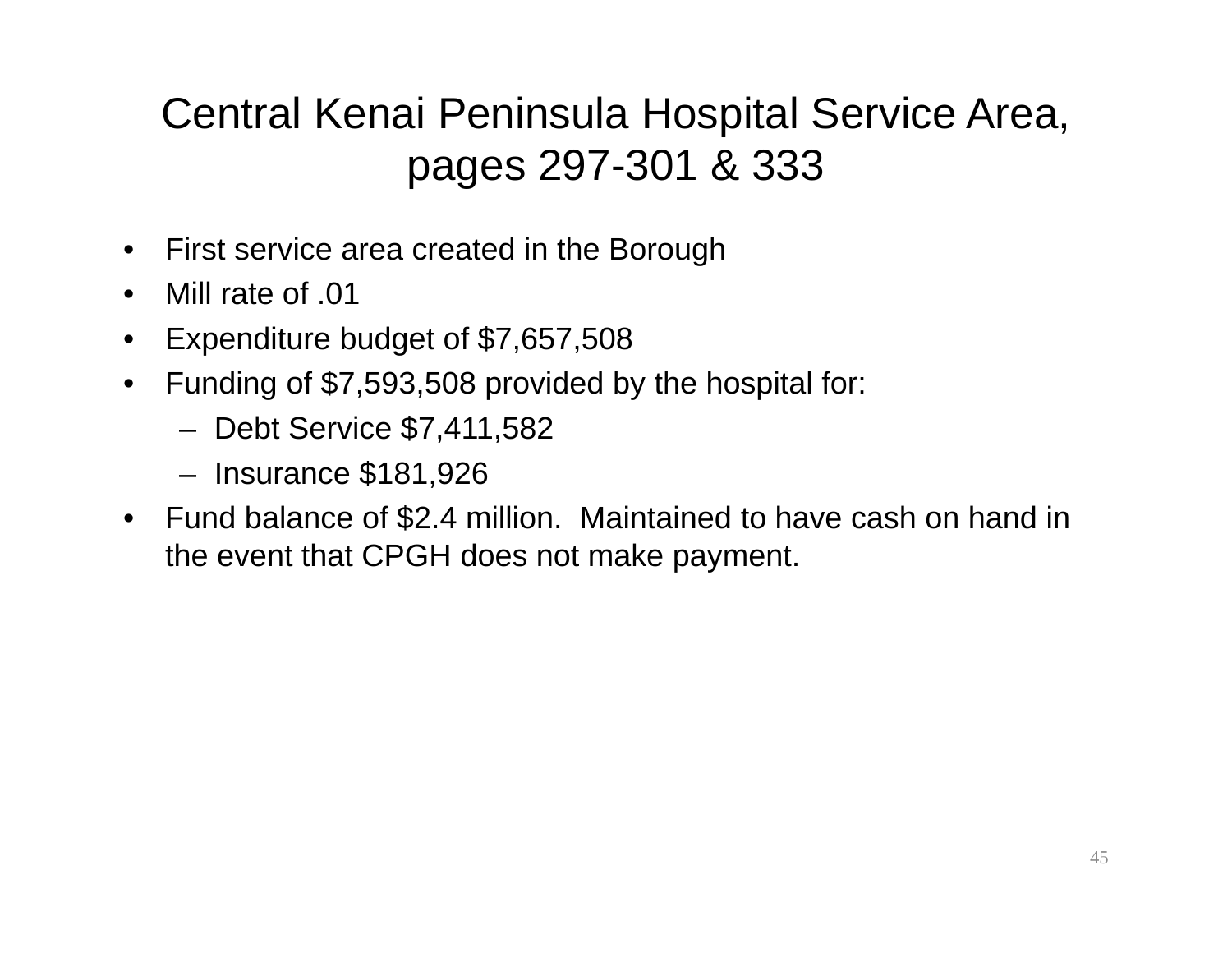![](_page_45_Figure_0.jpeg)

**Central Kenai Peninsula Hospital Service Area**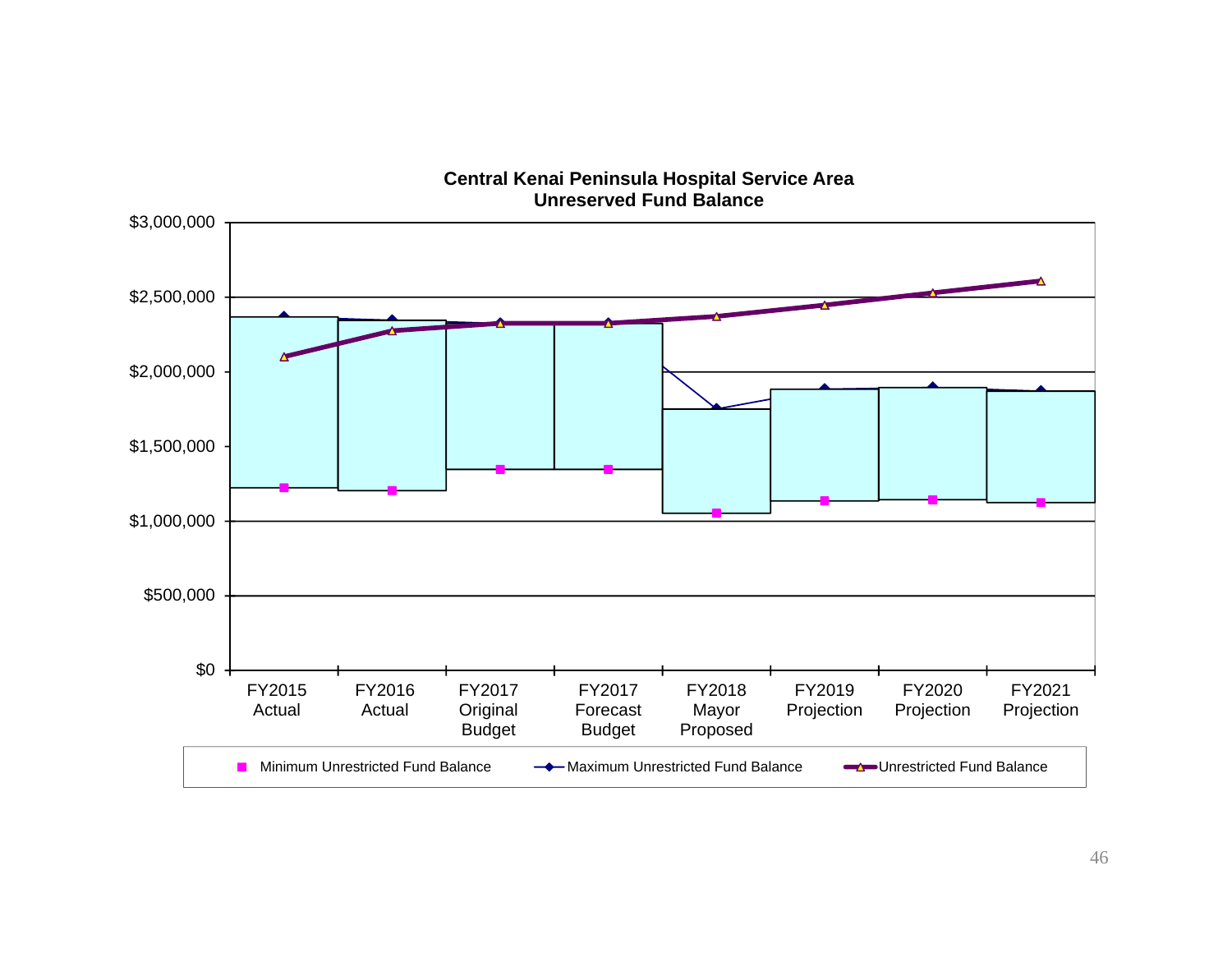## South Peninsula Hospital Service Area, pages 303-307 & 334

- $\bullet$ Mill rate of 2.30
- • Provide funding to SPH for debt service, capital improvements, operational support
- FY2018 revenues \$4,629,350, increase of \$570,000
- Expenditure budget, \$4,247,408
	- Debt service of \$2,243,265
	- Capital projects funding of \$1,800,000
	- Insurance of \$74,443
	- Other cost of \$130,000
- •Capital appropriations of \$1,848,283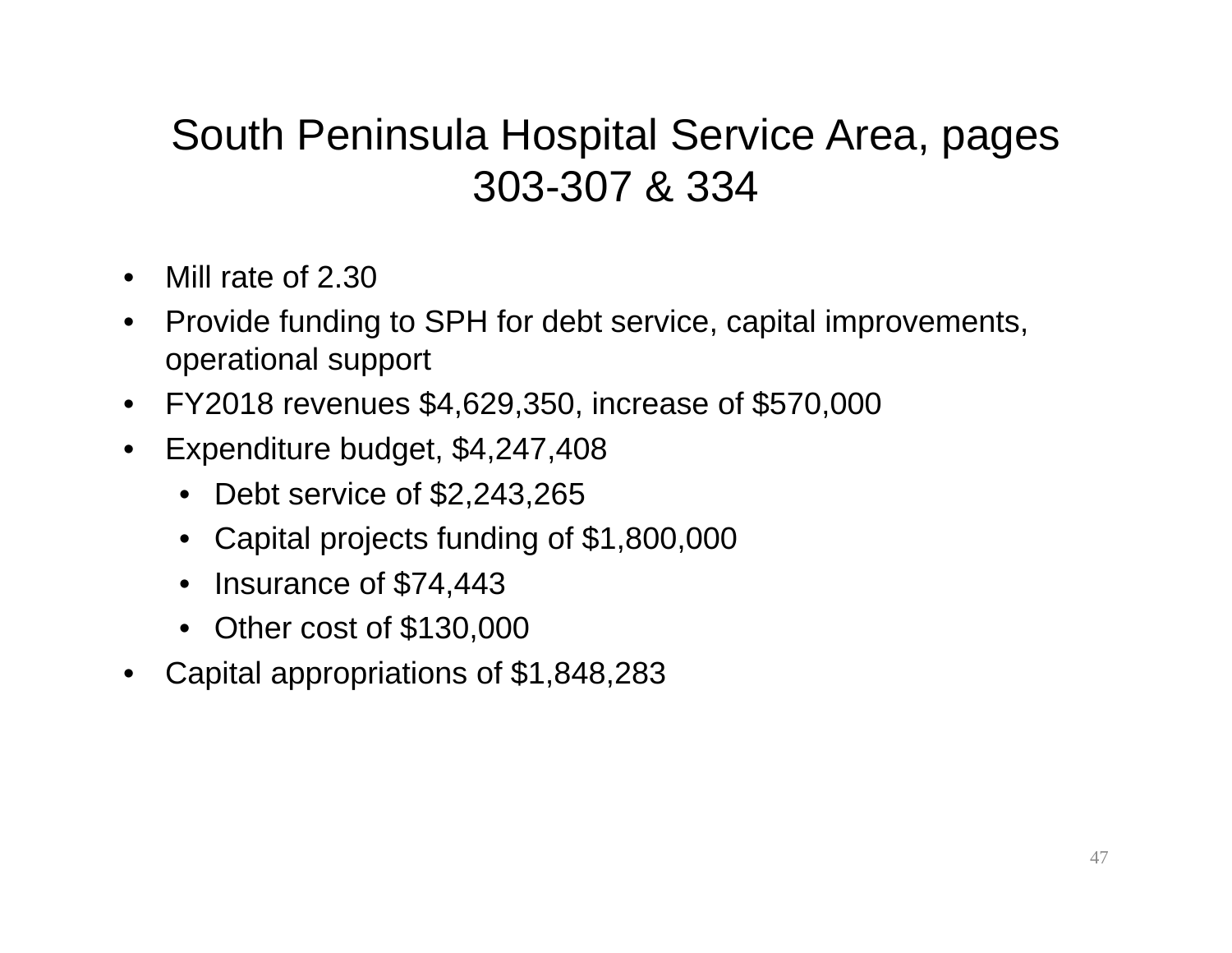#### **South Kenai Peninsula Hospital Service Area Unreserved Fund Balance**

![](_page_47_Figure_1.jpeg)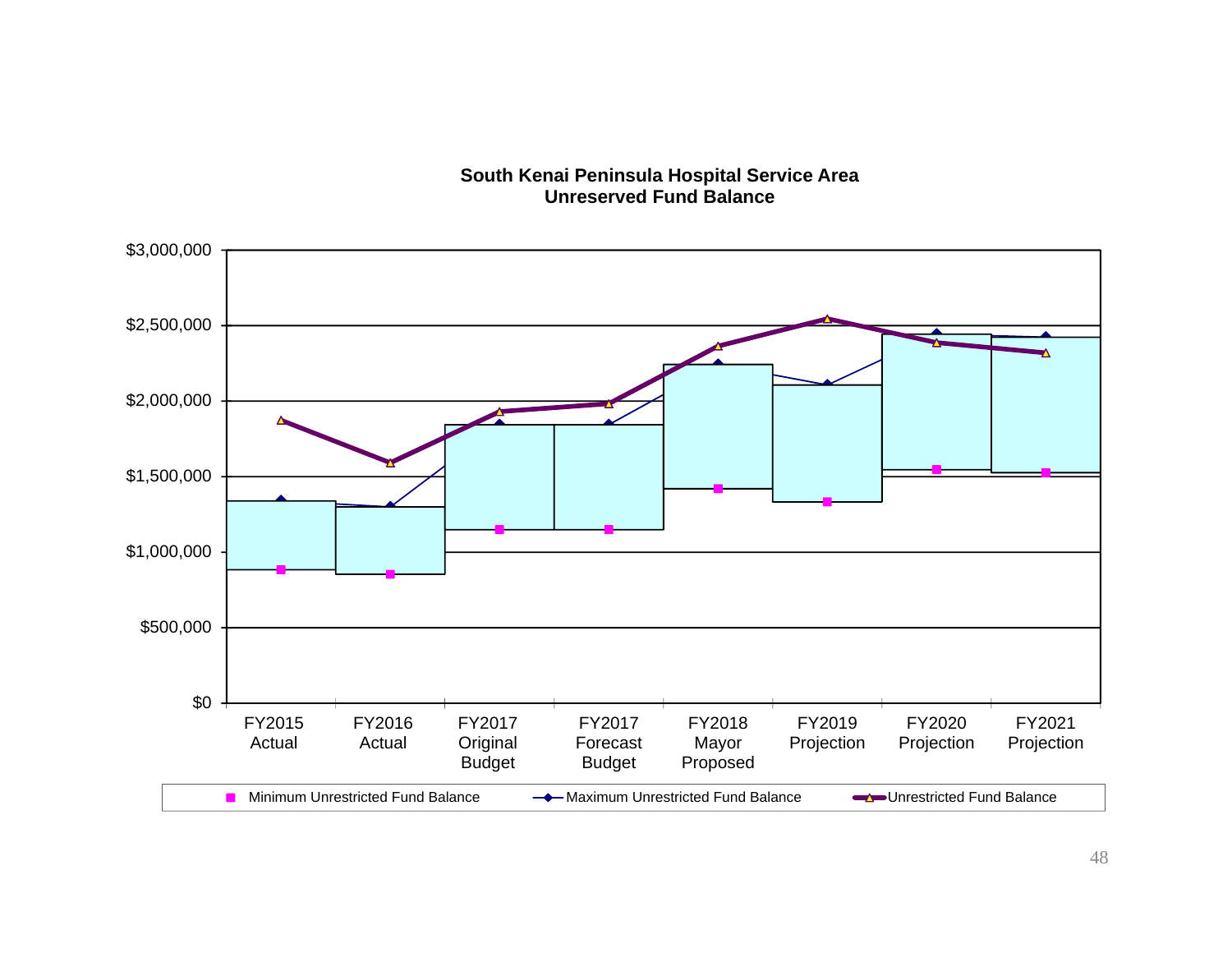### Debt Service (pages 309‐313)

|           |                                                                                                    | <b>Bonds</b>                                                 | <b>Debt Service</b>                                                  |
|-----------|----------------------------------------------------------------------------------------------------|--------------------------------------------------------------|----------------------------------------------------------------------|
| $\bullet$ | <b>School Debt</b><br>2004 Bonds<br>٠<br>2010 Bonds<br>$\bullet$<br>2013 Bonds<br>$\bullet$        | \$1,018,700<br>\$1,442,725<br>\$1,626,550                    | August 2023<br>Dec 2030<br>Dec 2033                                  |
| $\bullet$ | <b>CES</b><br>2006 bonds<br>2016 bonds<br>٠                                                        | 180,650<br>\$<br>\$<br>264,438                               | <b>June 2026</b><br><b>June 2031</b>                                 |
|           | <b>Bear Creek Fire</b>                                                                             | \$<br>93,820                                                 | February 2033                                                        |
| $\bullet$ | <b>Solid Waste</b>                                                                                 | \$1,068,000                                                  | May 2023                                                             |
| $\bullet$ | <b>CPGH</b><br>2003 Bonds<br>2013 Bonds<br>$\bullet$<br>2015 Bonds<br>$\bullet$<br>2016 Bonds<br>٠ | \$3,521,750<br>\$2,961,670<br>435,989<br>\$<br>\$<br>492,173 | August 2024<br>February 2029<br><b>June 2023</b><br><b>June 2023</b> |
|           | <b>SPH</b><br>2003 Bonds<br>2007 Bonds<br>2017 Bonds<br>$\bullet$                                  | 730,725<br>\$1,098,850<br>396,893                            | Dec 2023<br>Sept 2027<br>May 2032                                    |

Final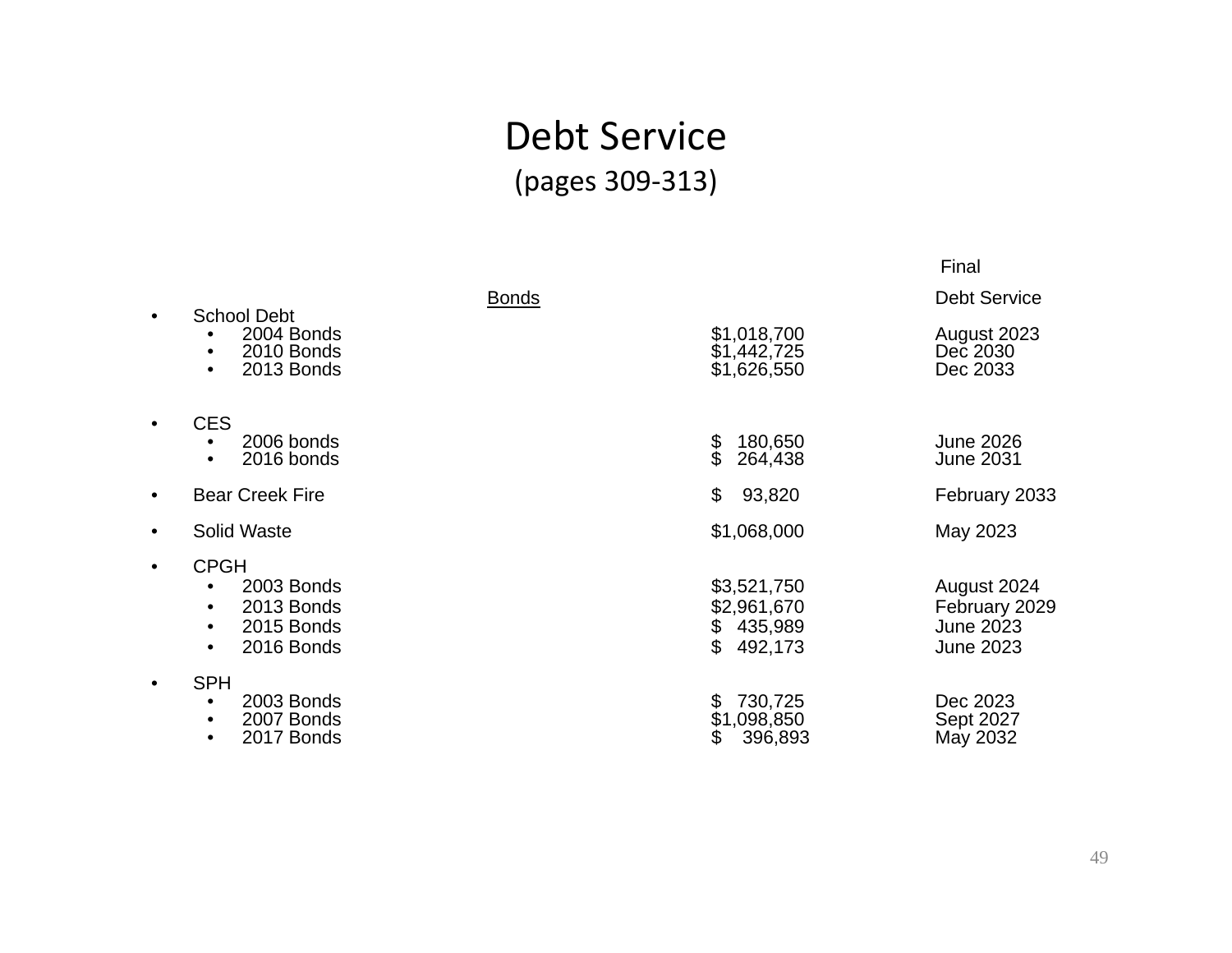#### Capital Projects pages (315‐362)

|           | <b>Schools</b>            | \$1,075,000             |
|-----------|---------------------------|-------------------------|
|           | <b>General Government</b> | \$2,466,464             |
| $\bullet$ | <b>Solid Waste</b>        | 350,000<br>S.           |
|           | Nikiski Fire              | 355,000<br>S.           |
|           | <b>Anchor Pt</b>          | 150,000<br>$\mathsf{S}$ |
|           | <b>CES</b>                | 770,000<br>$\mathsf{S}$ |
|           | North Pen Rec             | 425,000<br>Ś.           |
|           | Roads                     | \$2,295,250             |
|           | <b>SPH</b>                | \$1,848,283             |